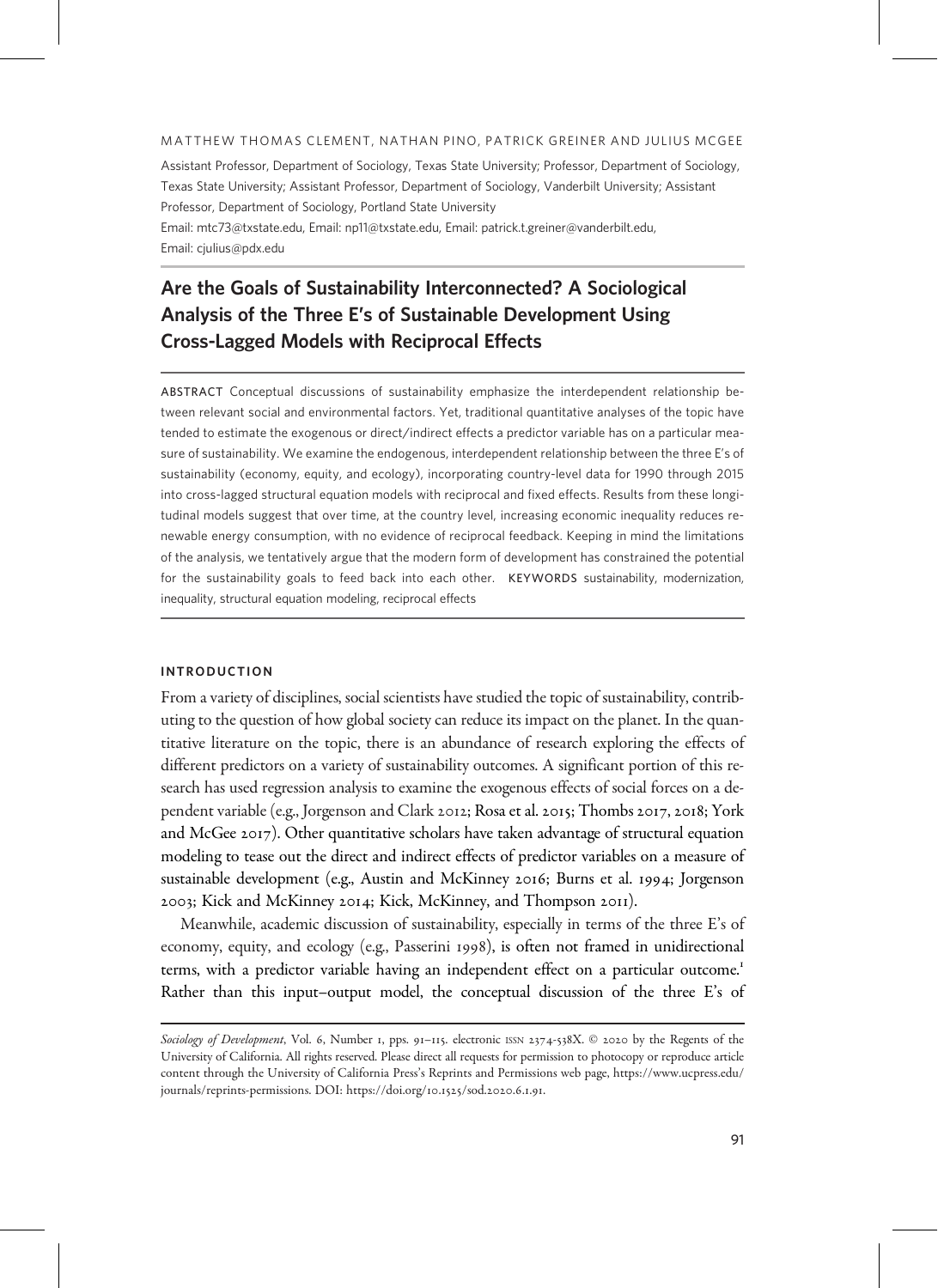sustainability has presumed that the relevant social and environmental factors are interdependent (e.g., Edwards  $2005$ ), engaged in feedback loops in which there are reciprocal effects between the different dimensions of sustainability. Modernization theory has influenced this approach to sustainability (Huber 2000), which, as we discuss below, became a conceptual guide for the UN's Sustainable Development Goals (SDGs). As the UN acknowledges, the goals "are part of an ambitious, bold sustainable development agenda that will focus on the three interconnected elements of sustainable development: economic growth, social inclusion and environmental protection" (United Nations Information Service 2015). In other words, the three E's of sustainability, according to this framework, are interdependent, such that progress toward one dimension of sustainability reciprocally fosters progress toward another.

In this project, we empirically investigate this claim of interconnection between the goals of sustainability. It is important to test this claim as it not only constitutes the basic argument about the three E's but also underpins the discourse on government policies meant to meet the SDGs. We ask whether there is an interdependent, reciprocal relationship between the different goals of sustainable development, focusing on the three E's of sustainability: ecology, equity, and economy. At the country level, as operational measures of the three E's, we collect information on three variables: renewable energy consumption (as a percentage of total energy consumption), the Gini coefficient, and GDP per capita, all observed in the years 1990 through 2015. We then incorporate these variables into longitudinal structural equation models (SEMs), relying on methodological developments in  $SEM<sup>2</sup>$  to test reciprocal relationships (Allison, Williams, and Moral-Benito 2017; Bollen and Brand 2010; Paxton, Hipp, and Marquart-Pyatt 2011; Selig and Little 2012). Specifically, we employ reciprocal, cross-lagged models with fixed effects. This robust analytic technique estimates the cross-lagged effects for any two-variable combination while controlling for temporal autocorrelation within each variable.

While autoregressive models yield conservative coefficients, given that they control for temporal autocorrelation, a longitudinal SEM with cross-lagged effects has limitations, mostly due to sample size, which we discuss in detail in Appendix A. Here, we acknowledge these limitations up front while underscoring that this project helps lay the analytical groundwork for future socio-ecological research on whether there are reciprocal relationships between the different dimensions of sustainability. While it makes sense to examine country-level data, given the UN's focus on sustainable development, a quantitative analysis of the interconnection between the three E's would also be applicable to lower levels of analysis (counties, cities, individuals, etc.).

On that note, for the sake of showcasing SEM as a tool to examine reciprocal effects, we present our analysis as a test of an existing framework. Our explicit aim is to evaluate, per the modernization discourse on sustainability (which has been incorporated by the UN into the SDGs), whether the three E's of sustainability are reciprocally interconnected. To that end, in the following sections of the paper, we first draw on the UN discourse to lay out the conceptual framework for the analysis. While the UN explicitly highlights the interdependent relationship between the SDGs, the details of these interconnections are not fully articulated. Therefore, to derive hypotheses, we also engage environmental sociology and the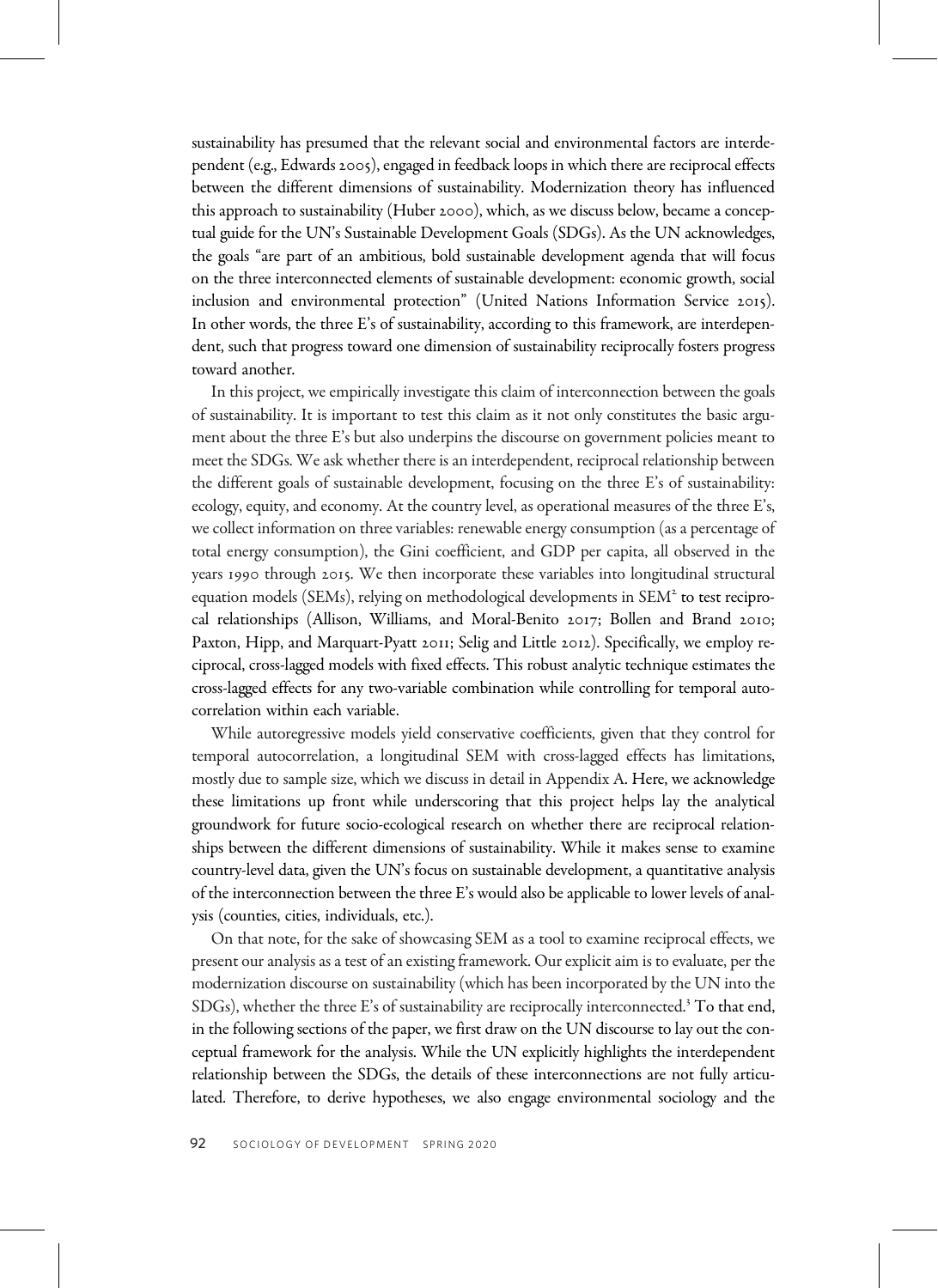modernization framework that influenced the creation of the SDGs. Next, we review the data and methods we use to estimate the reciprocal effects between the three E's of sustainability (renewable energy consumption, the Gini coefficient, and GDP per capita), all measured at the country level between 1990 and 2015.

In summary, we find evidence that one direction of a two-variable reciprocal relationship is significant: specifically, greater equality results in more renewable energy consumption, a finding consistent with previous research (e.g., Knight, Schor, and Jorgenson 2017). While we acknowledge that a cross-lagged model ensures conservative estimates, the inherently small sample size at the country level also constrains the complexity of the model, as we detail in Appendix A. Thus, while we conduct hypothesis testing, we emphasize this project as a template for future sociological scholarship to investigate whether measures of sustainability are reciprocally related at lower levels of analysis, with bigger sample sizes. With this qualification, in the conclusion, we discuss the theoretical and policy implications of these findings, with a focus on how national governments meet the goals of sustainable development.

## LITERATURE REVIEW

The UN General Assembly adopted the 2030 Agenda for Sustainable Development (General Assembly  $70/1$ ) in September 2015. The agenda contains 17 SDGs (Table 1),

|    | TABLE 1. The United Nations Sustainable Development Goals (2015)                                            |
|----|-------------------------------------------------------------------------------------------------------------|
| 1  | End poverty in all its forms everywhere                                                                     |
| 2  | End hunger, achieve food security and improved nutrition and promote sustainable agriculture                |
| 3  | Ensure healthy lives and promote well-being for all at all ages                                             |
| 4  | Ensure inclusive and equitable quality education and promote lifelong learning opportunities for all        |
| 5  | Achieve gender equality and empower all women and girls                                                     |
| 6  | Ensure availability and sustainable management of water and sanitation for all                              |
| 7  | Ensure access to affordable, reliable, sustainable and modern energy for all                                |
| 8  | Promote sustained, inclusive and sustainable economic growth, full and productive employment and            |
|    | decent work for all                                                                                         |
| 9  | Build resilient infrastructure, promote inclusive and sustainable industrialization and foster innovation   |
| 10 | Reduce inequality within and among countries                                                                |
| 11 | Make cities and human settlements inclusive, safe, resilient and sustainable                                |
| 12 | Ensure sustainable consumption and production patterns                                                      |
| 13 | Take urgent action to combat climate change and its impacts                                                 |
| 14 | Conserve and sustainably use the oceans, seas and marine resources for sustainable development              |
| 15 | Protect, restore and promote sustainable use of terrestrial ecosystems, sustainably manage forests,         |
|    | combat desertification, and halt and reverse land degradation and halt biodiversity loss                    |
| 16 | Promote peaceful and inclusive societies for sustainable development, provide access to justice for all and |
|    | build effective, accountable and inclusive institutions at all levels                                       |
| 17 | Strengthen the means of implementation and revitalize the global partnership for sustainable development    |

Clement | Are the Goals of Sustainability Interconnected? 93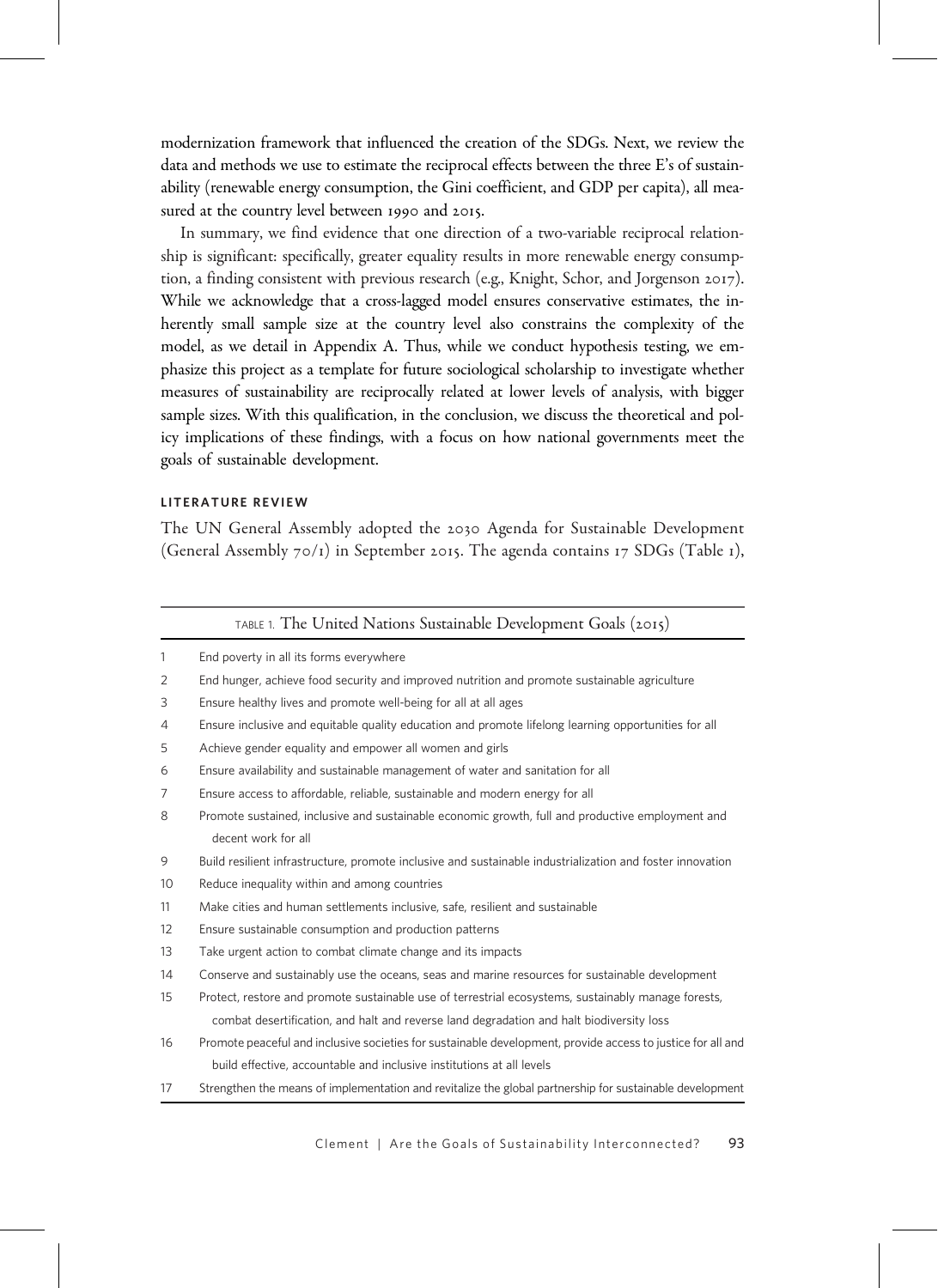encompassing 169 targets, meant to provide a universal framework for achieving environmental sustainability and realizing human rights across multiple issue areas. If all the targets listed under a goal are reached, then presumably the goal itself has been achieved. The SDGs were preceded by the Millennium Development Goals (MDGs), which were adopted in 2000 (General Assembly 55/2). The eight MDGs were meant to explicitly place human development at the center of the global development agenda, and to create a framework of accountability composed of time limits and measurable outcomes for the international community to follow (Fukuda-Parr 2004).

In the lead-up to the formalization of the SDGs, as quoted above in the introduction, the United Nations Information Service explained that the SDG framework is premised on the claim that the three E's of sustainability are interconnected, explicitly recognizing the reciprocal relationship between these goals. The SDGs, according to the United Nations Development Programme (2019), "are interconnected—often the key to success on one will involve tackling issues more commonly associated with another." The language of interdependence continues to be used into the present, as seen in the UN's High-Level Political Forum on Sustainable Development in 2018.<sup>4</sup> At the meeting, the president of the UN's Economic and Social Council, which presides over the forum, emphasized the "indivisible, integrated and interlinked nature of the SDGs and of the three dimensions of sustainable development" (UN Economic and Social Council 2018). The notion of interconnection is evident not just in the UN but in other organizations with interests that overlap with the SDGs. For instance, highlighting the public health implications of the SDGs, the World Health Organization (2015) writes that the relationship between the dimensions of sustainability is "dynamic and reciprocal." In this sense, the discourse on sustainability, as embraced by the international development community, emphasizes the interdependent, reciprocal relationship between the goals of sustainable development.

Before proceeding, we make two points of clarification regarding the practical focus of this discourse as well as the language of interconnection in the sustainability literature. First, when the UN and sustainability scholars discuss the interconnections of the SDGs, they are often not making a historical statement about observed past relationships between operational measures representing the three E's of sustainability; rather, they are referring to the design of policy to move countries toward these objectives in the future (e.g., Le Blanc 2015; McCollum et al. 2018; Tosun and Leininger 2017). In a thorough joint scientific review of the SDGs, the International Council for Science and the International Social Science Council (2015) discuss in detail, for policy purposes, the potential links between the broader goals and specific targets of sustainable development. The joint report mentions, for instance, that policies to facilitate access to modern, renewable energy should help lay the foundations for sustainable agriculture and food security, which raises educational levels, promoting economic growth and reciprocally facilitating access to modern, renewable energy. While we recognize the complexity of this example, we mention it here simply to emphasize that many scholars are thinking about reciprocity in terms of the design of future policy to achieve the SDGs. Our immediate interest here, however, is not the potential for reciprocity in future policy design but whether past dynamics reflect an interdependent relationship between variables representing the three E's of sustainability.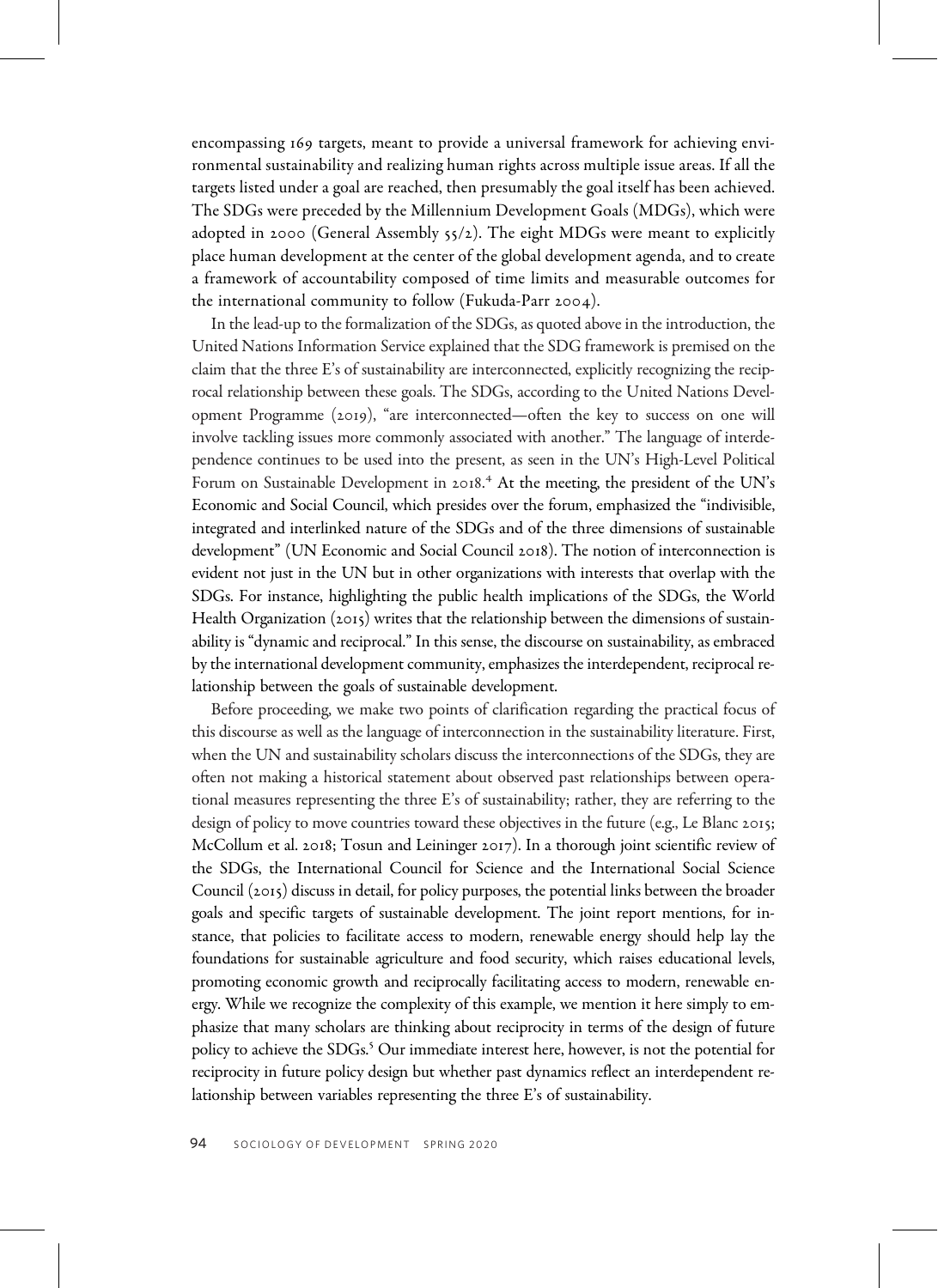Second, the use of the term "interconnection" (or "interdependence," "interlinked," etc.) may elicit a variety of analytic techniques used to assess associations between social and environmental variables. For instance, outside sociology, some researchers have used network analysis to explore interlinkages between socio-environmental variables (e.g., Le Blanc 2015). Within sociology, quantitative scholars may assess interconnections through statistical processes of moderation, for example multiple variable interaction (e.g., Thombs  $2017$ ; York and McGee  $2017$ ), or mediation, that is, the indirect effect of a predictor through an intermediary variable (e.g., Austin and McKinney 2016; Jorgenson 2003). Meanwhile, in the present analysis, we employ an alternative understanding of interconnection. Given the discourse on sustainability, which derived from modernization theory, as we elaborate on below, we use "interconnection" to refer to reciprocal, interdependent relationships between endogenous variables. To that end, we turn to SEM (e.g., Allison, Williams, and Moral-Benito  $2017$ ), using cross-lagged models to examine whether over time there are reciprocal effects between the different dimensions of sustainability, that is, whether changing the value of one variable reciprocally changes the value of another. Cross-lagged models (which include bidirectional tests) are tools that sustainability scholars outside sociology have been using (Apergis and Payne 2010; Lund and Cois 2018; Richter, Thøgersen, and Klöckner ). In our analysis, we will focus on the reciprocal relationship between the three E's of sustainability: ecology, equity, and economy. The variables we use in the analysis to represent the three E's are renewable energy, Gini coefficient, and GDP per capita. These measures are most directly related to targets associated with SDGs  $7$  (affordable and clean energy), 8 (decent work and economic growth), and 10 (lower inequality).

Despite the attention to the interdependence of the SDGs, especially by the International Council for Science and the International Social Science Council  $(2015)$ , the discourse of the development community does not fully articulate the details of these interconnections. Therefore, we turn to the environmental sociological literature, engaging theories of development, notably modernization, which influenced the creation of the SDGs (and the MDGs that preceded them). For clarification, we are not immediately interested in the ongoing debate on the environmental implications of modernization theory  $(e.g., Foster 2012)$ . Rather, we recognize the role modernization theory has played in the sustainability literature (e.g., Huber 2000); by evaluating this framework we demonstrate the utility of a reciprocal effects analysis for future environmental research in sociology. In the conclusion, we will assess this framework in light of the results and caveats of the analysis.

#### Socio-ecological Interconnections

For decades now, environmental social scientists have highlighted the interconnected relationship between society and the environment (Catton and Dunlap 1978; Longo et al. 2016). "In fact," wrote Catton and Dunlap  $(1978:44)$ , in one of the foundational calls for the formation of an environmental sociology subdiscipline, "the study of the interaction between the environment and society is the core of environmental sociology" (italics in the original). In other words, sociologists studying environmental dynamics should not simply be asking questions about unidirectional relationships—looking at *either* the effect of environment on society or the effect of society on the environment—rather, environmental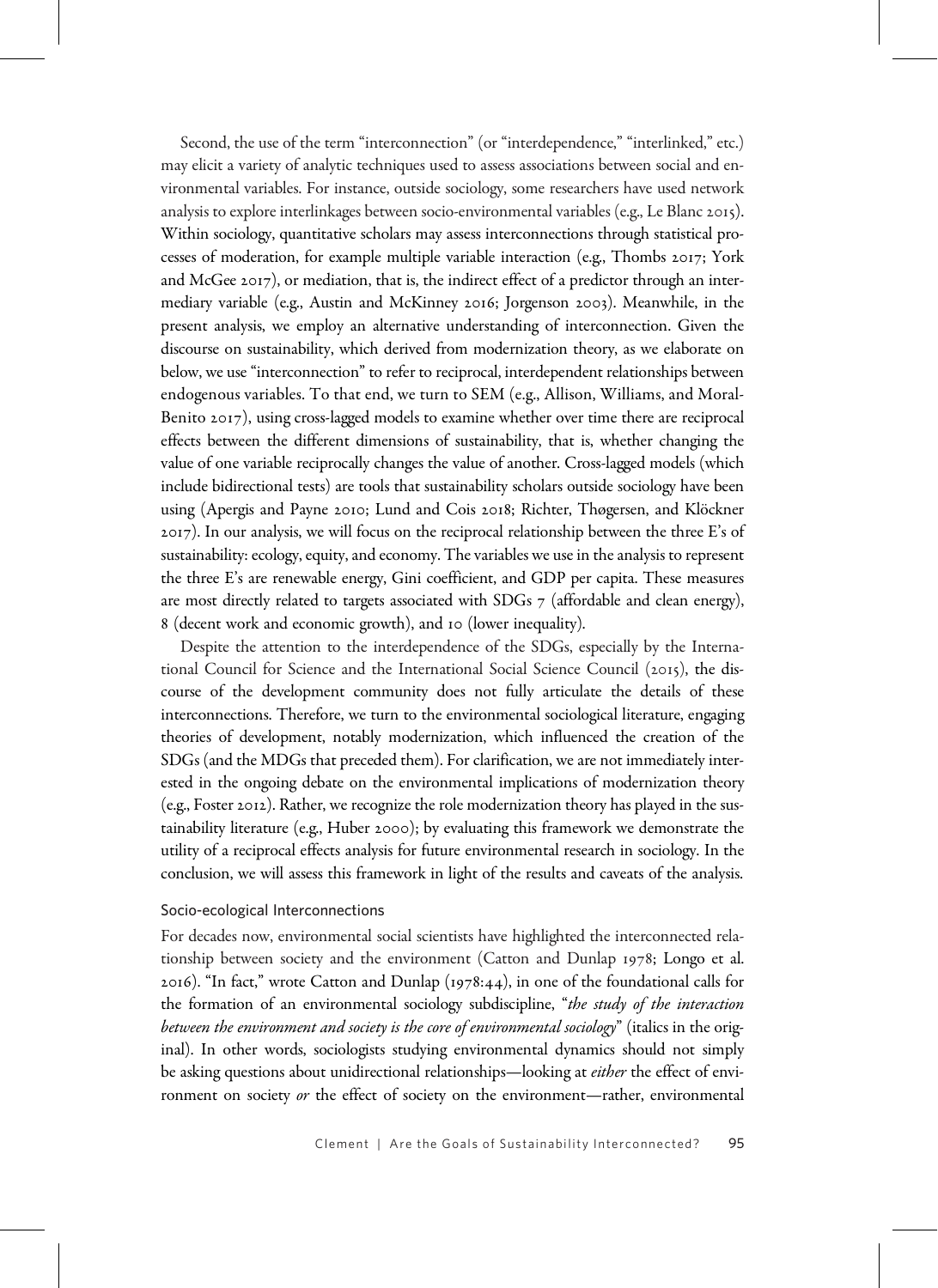sociology should also consider the interdependence of humans and the environment, akin to what Schnaiberg  $(1975)$  called the "societal-environmental dialectic." For practical research purposes, we interpret this dialectic in the most general sense, as an interdependent dynamic between human and ecological variables such that changing one variable in this dynamic reciprocally changes the other, ultimately in either a positive or negative feedback loop, that is, a reciprocal process of "amplification" or "control," respectively (Paxton, Hipp, and Marquart-Pyatt 2011).

All the same, in the decades since Catton and Dunlap's original call, the major contributions by quantitative scholars in the subdiscipline have come primarily from the analysis of exogenous effects (e.g., Jorgenson and Clark 2012; Rosa et al. 2015; Thombs 2017, 2018; York and McGee  $2017$ ) and from the use of SEMs looking at direct/indirect effects (e.g., Austin and McKinney 2016; Burns et al. 1994; Jorgenson 2003; Kick and McKinney  $2014$ ; Kick, McKinney, and Thompson  $2011$ ). Only rarely have quantitative sociologists engaged methods to test this reciprocal relationship (e.g., Elliott and Clement 2017). Clearly, two important reasons for this have to do with the ready availability of cross-sectional panel data (Liu et al. 2007), as well as the relevant statistical tools (Allison, Williams, and Moral-Benito 2017; Bollen and Brand 2010; Paxton, Hipp, and Marquart-Pyatt 2011; Selig and Little 2012), which have only recently been implemented in commonly used statistical software packages. Again, we will discuss these methods below; here, we simply make the point that the longitudinal data and methods are now readily available, allowing quantitative scholars to examine the reciprocal relationship between social and ecological variables over time (e.g., Apergis and Payne 2010; Lund and Cois 2018; Richter, Thøgersen, and Klöckner 2017).

While the UN discourse on sustainability provides the language of interconnection, it does not offer specific propositions or hypotheses to test. Given this, we turn to a discussion of the theoretical frameworks which influenced the creation of the SDGs and contribute testable propositions about the interconnections of the three E's of sustainability.

#### Modernization and the Three E's

The SDGs, and the MDGs that preceded them, are influenced by a combination of theoretical approaches to development, namely modernization theory but also neoliberalism and the capability approach (Blaustein et al.  $2018$ ; Fukuda-Parr  $2004$ ; Weber  $2014$ ). The capability approach, originally developed by Amartya Sen (1973, 1999, 2011), contended that the enjoyment of individual freedoms and social justice are maximized only if poverty is eliminated and inequalities are reduced. Socioeconomic development is seen as a means to an end and requires local empowerment and participation in addressing development issues in a flexible manner (Fukuda-Parr 2003; Robeyns 2005). Economic growth is therefore desirable only if it improves people's quality of life and removes any "obstacles in their lives so that they have more freedom to live the kind of life that, upon reflection, they have reason to value" (Robeyns 2005:94). Sen's ideas were highly influential at the UN and among other development actors: they were incorporated into the first Human Development Report (United Nations Development Programme 1990), which argued that government budgets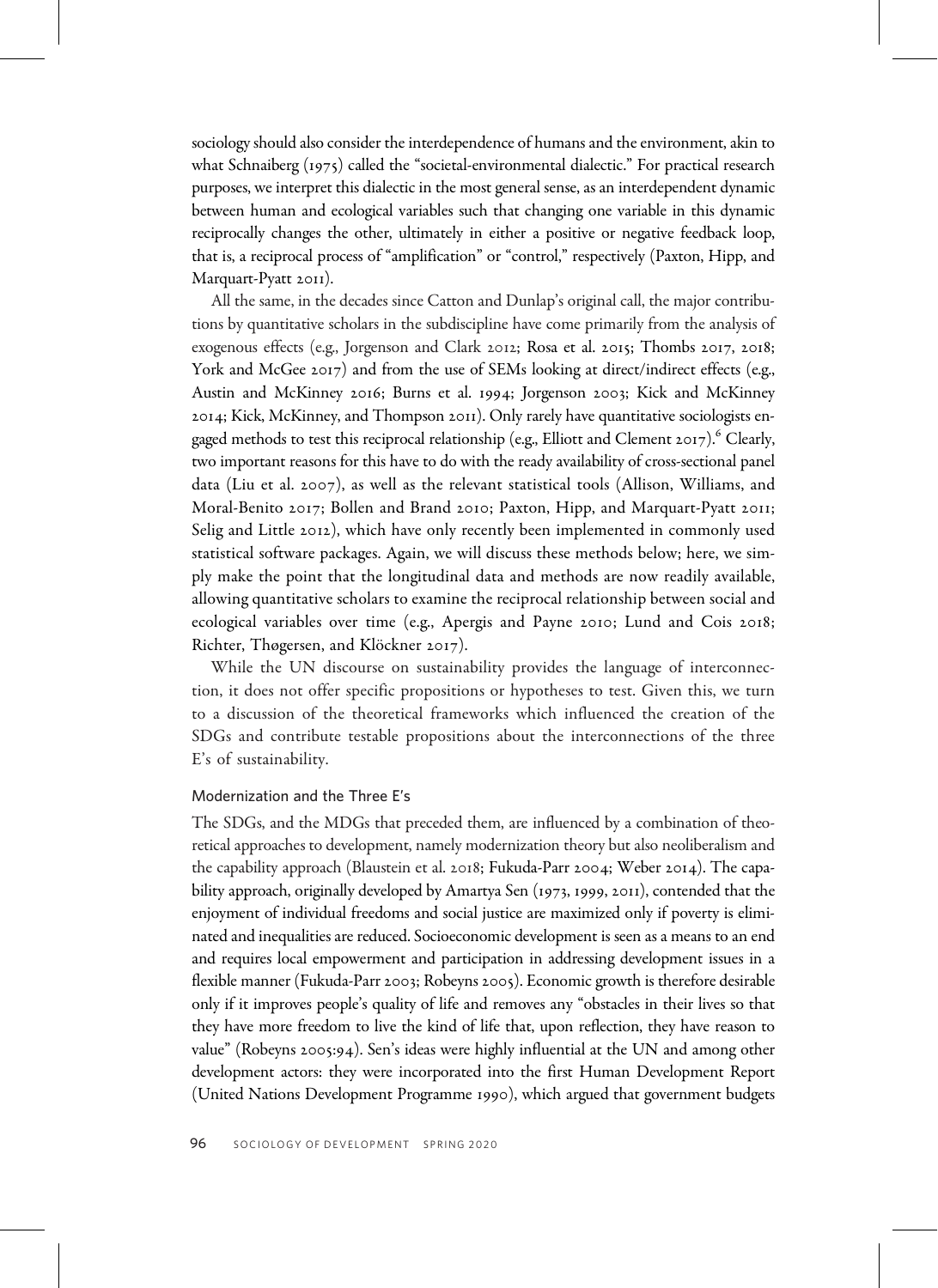and policies should balance economic and social spending. The capability approach was also evident in the MDGs, which prioritized human development and poverty in the global development agenda (Fukuda-Parr  $2004$ ), and the SDGs, at least five of which explicitly address human development issues (Table ).

The sustainable development discourse is also rooted in the ecological version of modernization theory (Huber 2000). States are expected to be heavily involved in driving Western notions of innovation and entrepreneurship to stimulate economic growth as modernization theory would dictate; these states are acting within a neoliberal economic order yet are also expected to grow their economies in a sustainable way that preserves ecological resources and promotes human development and equality. Ecological modernization theory, from its inception, has emphasized the interrelated processes of "ecologizing of economy" and "economizing of ecology." With the state and industry working together through a mixture of environmental policy and ecological economics, economic development, it is argued, fosters improvements in the efficiency of resources. As such, economic development reciprocally gains from and contributes to the sustainable production and consumption of natural resources (Mol 1995). Growing economies use resources more efficiently; the efficient use of resources facilitates economic growth. Therefore, growing the economy and helping the environment are seen as interdependent processes.

Based on ecological modernization theory, the interdependence between the ecology and the economy is sometimes expressed in an inverted-U-shaped graph, which was eventually termed the environmental Kuznets curve (Stern 2004). While we do not test the specific environmental Kuznets curve, we recognize that the model suggests, in general terms, that environmental impact becomes decoupled from economic growth, or rather, economic growth is associated (at least eventually) with improving environmental conditions (Stern ). We underscore that this conceptual model was derived from modernization theory, in which an inverted-U shape (i.e., the original Kuznets curve from 1955) was originally used to describe the relationship between economic growth and economic inequality. Nevertheless, given its influence in the Brundtland Report and in discussions of NAFTA (Grossman and Krueger 1991; World Commission on Environment and Development 1987), the environmental version of the inverted-U model exhibits a mixture of elements from neoliberalism and modernization theory. These perspectives similarly argue that economic growth and ecological improvement can feed positively into each other, as reciprocal processes of amplification.

On that note, per the modernization perspective, we can see the role equity plays in the interconnections between the three E's. Again, the original Kuznets curve suggests that economic growth will eventually reduce inequality. According to the sustainability discourse, while the argument is different from the classical model of development embraced by Kuznets, there is a positive feedback loop between economic growth and reduced inequalities (Genevey, Pachauri, and Tubiana 2013). As inequality goes down (and equality goes up), economic resources become available not only to the affluent members of society but also to lower-income communities; as a result, a greater portion of society has the resources to invest in productive (and consumptive) activities, which stimulates the overall economy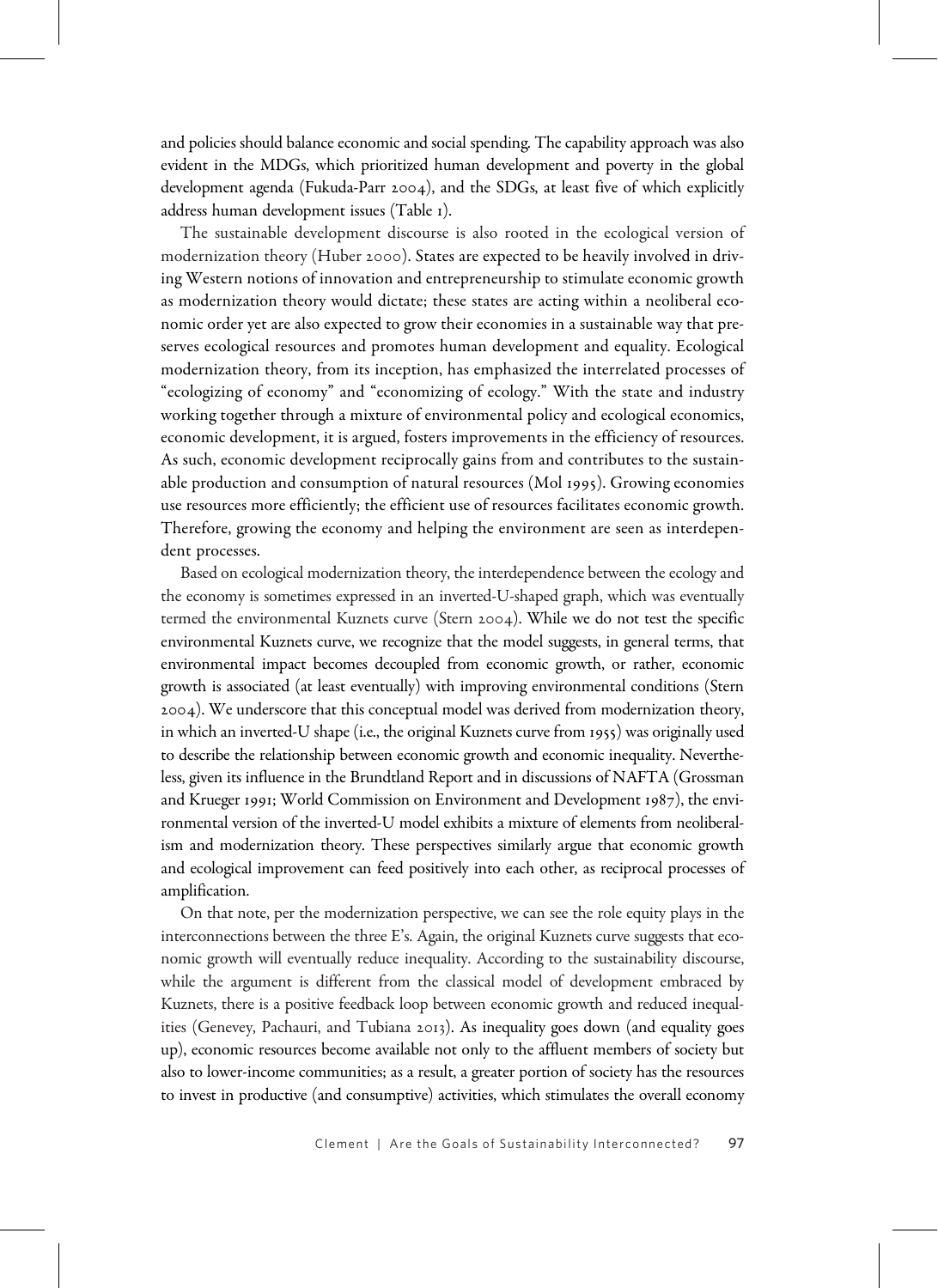(Voitchovsky 2009). Likewise, economic growth expands the total allotment of resources available to the country's population, reducing inequality. In summary, economic growth reduces inequality, which feeds back into and fosters further economic growth.

While the modernization framework provides this argument about the economy–equity dynamic, it also makes a proposal about the relationship between equity and ecology. Through the lens of modernization theory and Sen's capability approach, as inequality rises, social cohesion and public confidence deteriorate, undermining the organizational foundation for environmentally responsible behavior (Edwards  $2005$ ). Thus, more equal societies have the social glue to pass environmental legislation and promote widespread care for the environment. Indeed, in terms of the equity–ecology dynamic, quantitative scholars find that higher inequality results in greater ecological impact (Cushing et al. 2015). For instance, in cross-national panel models, Knight, Schor, and Jorgenson  $(2017)$  find that carbon emissions increase with inequality.

While sociologists have not studied the reverse effect (of ecology on equity), we draw from other research (e.g., Shah  $2013$ ) to propose, consistent with the above framework and the UN sustainability discourse, that increasing access to renewable technologies reduces inequality. Per the modernization framework, as countries have greater access to renewable energy, they are more capable of developing their economies without having to rely on fossil fuels. In light of the role that fossil fuel has played in the unequal ecological exchange of the world system (Grimes 1999), some environmentalists argue that renewable energy fosters a type of national development that most immediately benefits the poor, who often do not have reliable and easy access to fossil fuel (Shah 2013). According to this argument, the deployment of renewable energy around the world would not matter as much for the wealthy as it would for the impoverished. Thus, increasing access to renewable energy would not only lift people out of poverty, it would also reduce inequality, because the positive economic consequences of renewable energy are experienced by poor people more immediately than by the affluent.

## Modernization and Renewable Energy

Before we summarize our hypotheses, we note that modernization theory emphasizes renewable energy as a technology to ameliorate the human impact on the planet (Toke ). Moreover, given the emphasis that the UN places on renewable energy in the SDGs, we acknowledge that the deployment of renewable energy is often framed as a primary sustainability strategy for local and national governments around the world (Gallagher 2013). With that said, we acknowledge the limitations of renewable energy as an ecological variable in a quantitative study: on the one hand, renewable energy represents only a fraction of the resources used by humanity and thus understates the anthropogenic impact on the environment; on the other hand, the increasing use of renewable energy has not consistently led to the desired result of reducing greenhouse gases (Thombs 2017; York 2012; York and McGee 2017). Nevertheless, given its importance in the ecological modernization literature and the emphasis placed on it by local and national governments around the world, as well as the UN, renewable energy represents a valid test of "ecology" per the modernization perspective.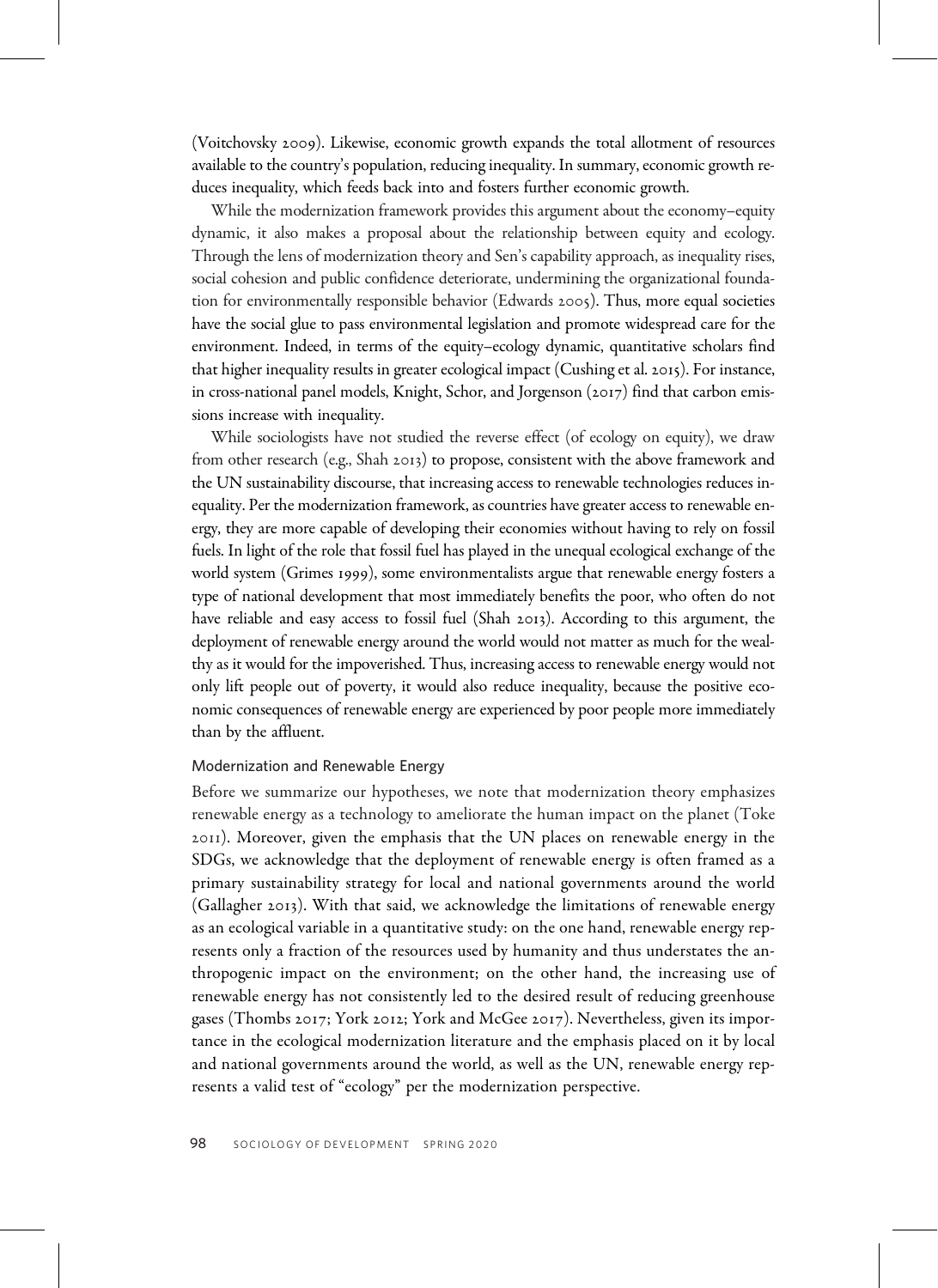## Hypotheses

To summarize the above literature review, based on the modernization framework, we propose that all two-variable combinations will be engaged in positive feedback loops with reciprocal processes of "amplification"—not negative feedback loops of "control" (Paxton, Hipp, and Marquart-Pyatt  $2011$ . Thus, in the analysis, we are testing hypotheses of amplification, using "<+>" to indicate that the reciprocal effects between the following variable pairs are all positive—that is, increasing the value of the one variable increases the value of the other:

- H: Economic growth <+> renewable energy consumption.
- H2: Economic growth <+> economic equality.
- H3: Economic equality <+> renewable energy consumption.

## DATA AND METHODS

To test our hypotheses, we use country-level information, integrating data on three variables representing the three E's of sustainability: ecology, equity, and economy. These variables are renewable energy consumption as a percentage of total final energy consumption, the Gini coefficient for income inequality, and GDP per capita (in constant 2010 US dollars). All variables are log-transformed and observed between 1990 and 2015, resulting in a total sample size of  $217$  (see Appendix B for a complete list). Both renewable energy and GDP per capita come from the World Bank's online World Development Indicators. The Gini coefficient for income inequality comes from the Standardized World Income Inequality Database (Solt 2016), version 6.2 of March 2018, which provides a measure of inequality in disposable (post-tax, post-transfer) income. The year 1990 was chosen as the starting point because the World Bank information on renewable energy begins that year.

Using SEM to test for reciprocal effects, we incorporate the three variables in three crosslagged models, with fixed effects (Allison, Williams, and Moral-Benito 2017; Bollen and Brand 2010). Because not every country had an observed value each year for all variables, we use full information maximum likelihood for missing values (see Appendix A for details). Figure I displays the generic model, which was used to estimate Models I to  $\frac{1}{3}$  below and includes four waves of data between 1990 and 2015. The four waves cover the years 1990, 1999, 2007, 2015, with an average eight-year lag between waves.<sup>7</sup> In an effort to minimize the number of parameters to estimate, given the small sample size, we restrict the slope estimates to be stationary across time, which assumes that the effect of each variable does not change between waves. Thus, there are four βs to estimate (two autoregressive effects and two cross-lagged effects); allowing these slopes to vary over time would multiply the number of βs to estimate by four between waves (see Appendix A). The latent variables Alpha and Eta represent fixed effects; their slope values are restricted to equal (Allison, Williams, and Moral-Benito 2017). For the sake of presentation, although the concurrent covariances for the error terms at waves  $2$ , 3, and 4 were included in the estimation, we do not display their connector lines in Figure ; correlating error terms at each wave helps guard against lag misspecification (Paul Allison, personal communication, 2018).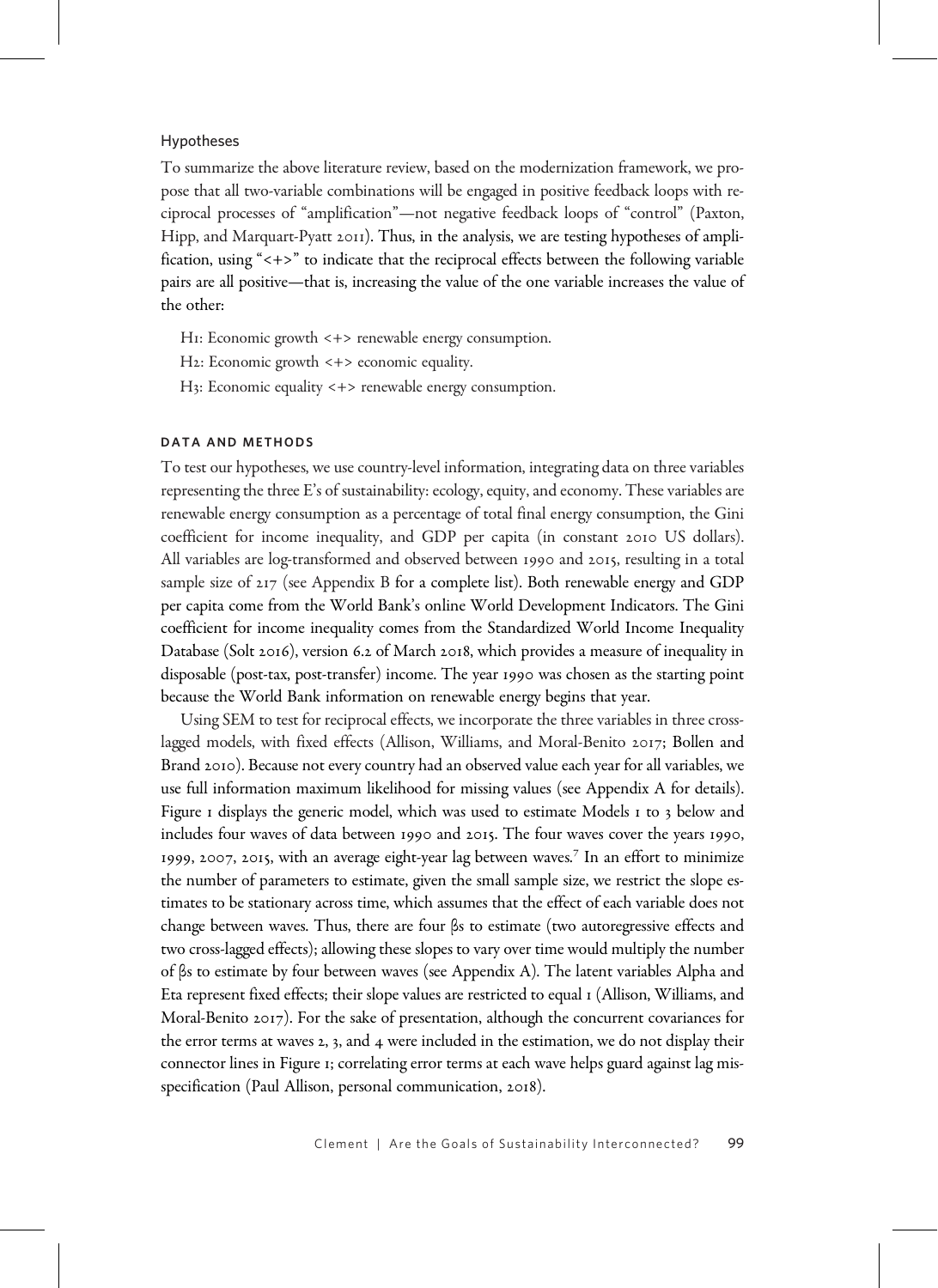

FIGURE 1. Generic two-variable cross-lagged model with four waves of data and fixed effects Note: The estimates for the autoregressive and cross-lagged paths do not change over time. For presentation purposes, several parameters and paths used in the estimation are not drawn in the figure, including error terms (for each variable at  $t_2$ ,  $t_3$ , and  $t_4$ ) and concurrent correlations between error terms at  $t_1$ ,  $t_2$ , and  $t_3$ .

## RESULTS AND DISCUSSION

Summary information for the three variables is displayed in Table 2. All values are logged. The means and standard deviations reported are those used for the one-tailed paired  $t$ -tests, which includes only cases with values in both 1990 and 2015. For those cases, the results from the paired *t*-tests indicate whether there was significant change over time for each variable. Between 1990 and 2015, the average values for renewable energy, Gini, and GDP per capita all increased; because the variables are logged, the change-scores reported in the table are roughly interpreted as proportional changes. Between 1990 and 2015, renewable energy use increased by roughly  $12\%$ , the Gini ratio by about  $5\%$ , and GDP per capita by about  $46\%$ . In other words, by the end of the 15-year time span, the typical country was using more renewable energy, had more inequality, and had experienced economic growth. While reducing inequality is a goal emphasized in the sustainability discourse, we observed an increase in inequality over time at the country level; thus, even though renewable energy use increased, these trends present mixed results with respect to the three E's of sustainability.

The SEM results are displayed in Table 3. Among three variables, there are three twovariable combinations, yielding three different cross-lagged models (with fixed effects). Model *I* tests the reciprocal relationship between GDP per capita and renewable energy, Model 2 looks at GDP per capita and Gini, and Model 3 is for Gini and renewable energy. For each model, we report four slope estimates: two for the two autoregressive parameters and two for the cross-lagged effects. Because the variables have been logged, each of these slopes roughly can be interpreted as an elasticity: the coefficient represents the percentage change in the outcome variable at the subsequent time period for every *I* percent change in the predictor variable at the preceding time period. As mentioned, to limit the number of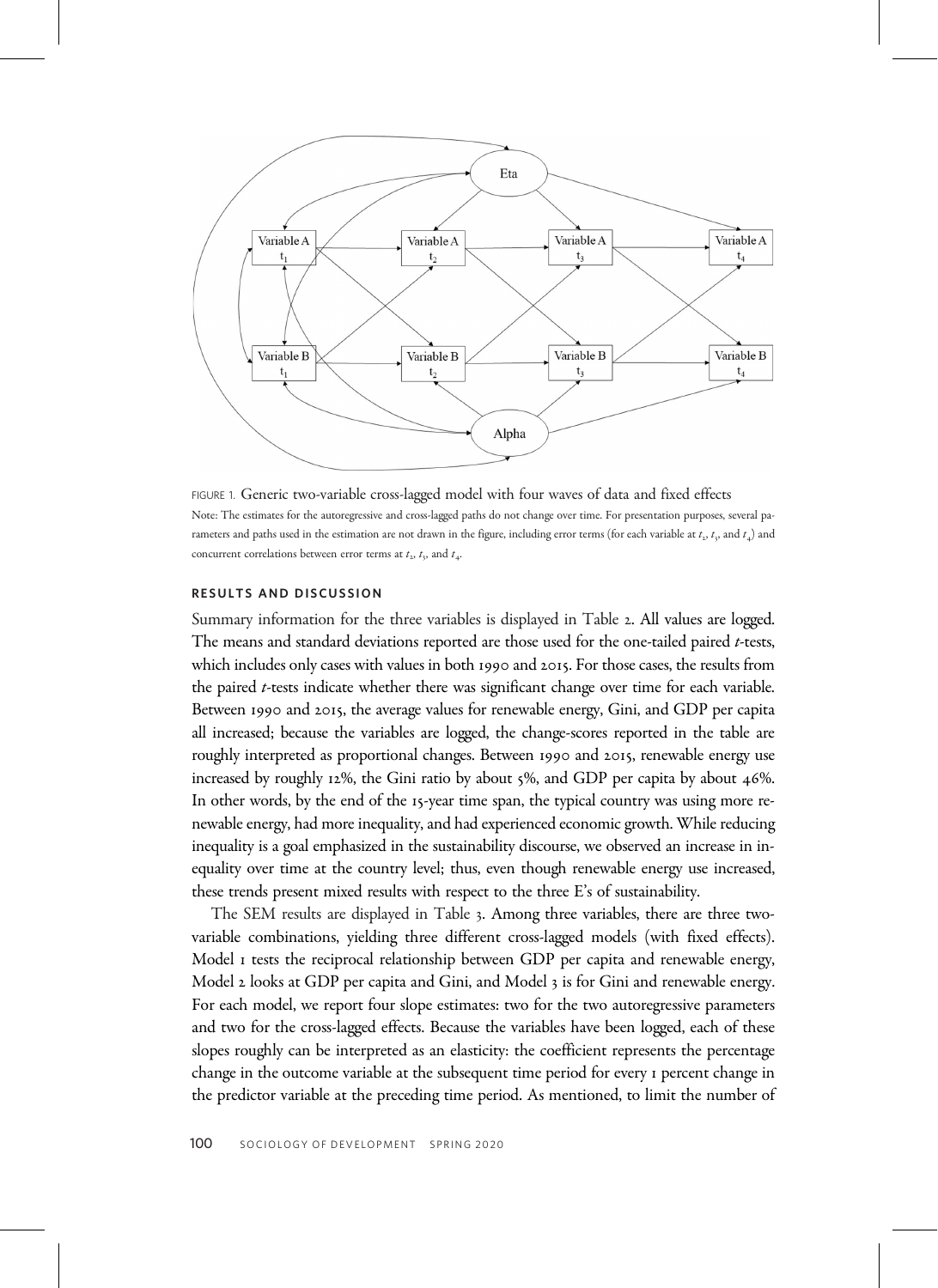|                |                                                                                               | TABLE 2. Summary statistics |               |               |                                                      |
|----------------|-----------------------------------------------------------------------------------------------|-----------------------------|---------------|---------------|------------------------------------------------------|
| Variable       | Description                                                                                   | Source                      |               |               | Mean (SD), 1990 Mean (SD), 2015 Change, 1990 to 2015 |
| iai<br>Ū       | Gini coefficient for inequality in disposable (post-tax, Standardized World Income Inequality |                             | 3.508 (0.284) | 3.562 (0.225) | $0.053**$                                            |
|                | logged<br>post-transfer) income,                                                              | Database (Solt 2016)        |               |               |                                                      |
| GDP per capita | (in constant 2010 USD)<br>Gross domestic product (                                            | World Bank                  | 8.139 (1.498) | 8.601 (1.489) | $0.462***$                                           |
|                | divided by total population, logged                                                           |                             |               |               |                                                      |
|                | Renewable energy Renewable energy consumption as a percentage of                              | World Bank                  | 2.615 (1.573) | 2.731 (1.370) | $0.116*$                                             |
|                | total final energy consumption, logged                                                        |                             |               |               |                                                      |
|                | $*_p$ < 0.05; $*_p$ < 0.01; $^{***}$ $p$ < 0.001 (one-tailed paired t-tests).                 |                             |               |               |                                                      |

| ì                       |  |
|-------------------------|--|
|                         |  |
|                         |  |
|                         |  |
|                         |  |
|                         |  |
|                         |  |
| <b>Designation</b><br>l |  |
|                         |  |
|                         |  |
|                         |  |
|                         |  |
| )<br>)<br>)<br>)        |  |
|                         |  |
|                         |  |
|                         |  |
|                         |  |
|                         |  |
|                         |  |
|                         |  |
| $\geq$                  |  |
|                         |  |
|                         |  |
|                         |  |
|                         |  |
| 0 05. ** 0 1<br>ר<br>כל |  |
|                         |  |
|                         |  |
|                         |  |

Note: Values are logged. Mean and SD are based on results from paired t-tests, which includes only cases with values in both 1990 and 2015. Note: Values are logged. Mean and SD are based on results from paired t-tests, which includes only cases with values in both 1990 and 2015.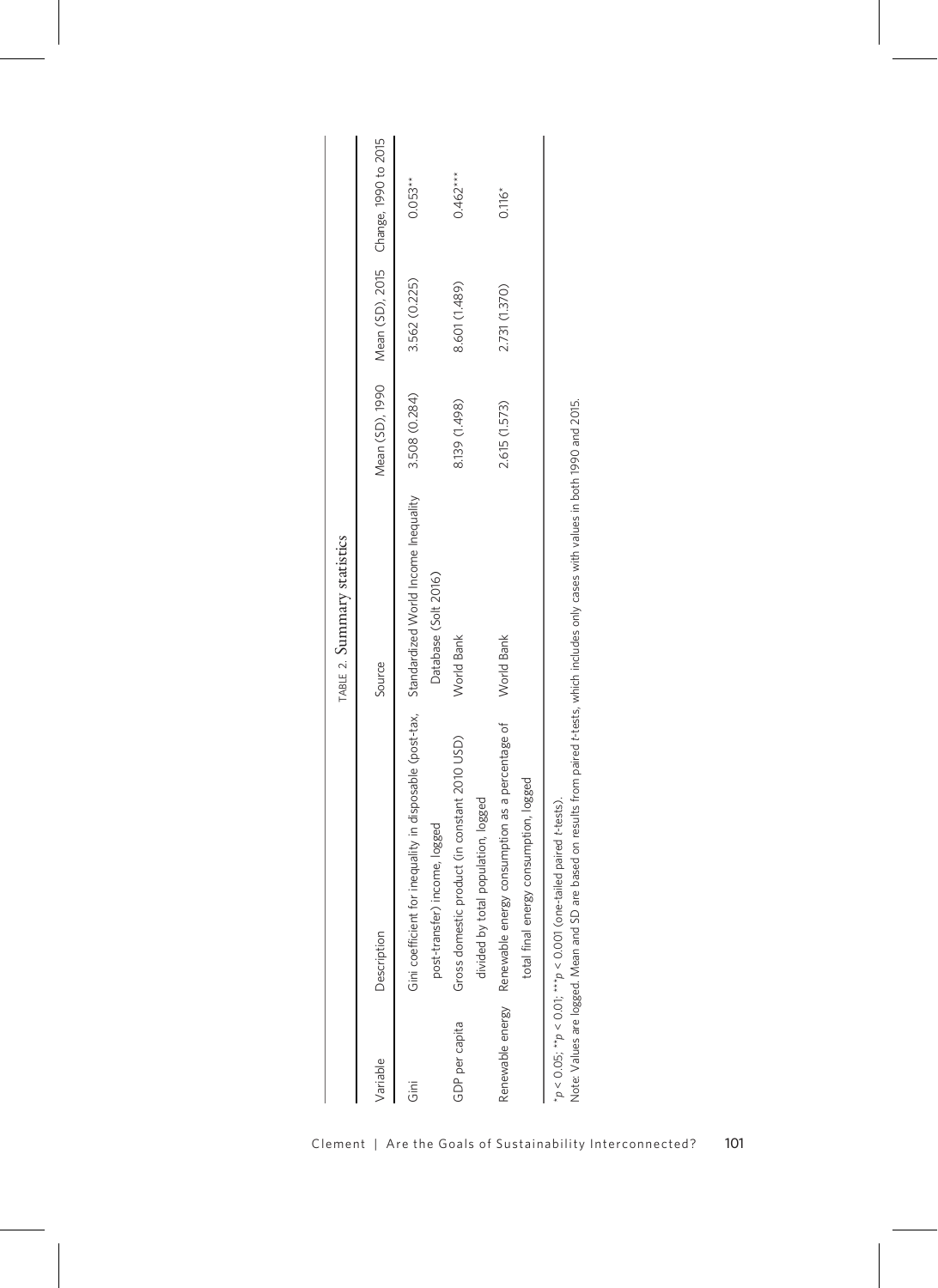|                                                            | TABLE 3. Structural equation model results for reciprocal effects, 1990 to 2015 |       |                         |       |                           |       |
|------------------------------------------------------------|---------------------------------------------------------------------------------|-------|-------------------------|-------|---------------------------|-------|
|                                                            | Model 1                                                                         |       | Model 2                 |       | Model 3                   |       |
| Path                                                       | GDP per capita and renewable energy                                             |       | GDP per capita and Gini |       | Gini and renewable energy |       |
|                                                            | Coefficient                                                                     | 55    | Coefficient             | 55    | Coefficient               | 55    |
| Autoregressive effects                                     |                                                                                 |       |                         |       |                           |       |
| GDP per capita to GDP per capita                           | $0.962***$                                                                      | 0.149 | $1.049***$              | 0.074 |                           |       |
| Renewable energy to renewable energy                       | $1.360***$                                                                      | 0.134 |                         |       | $1.37***$                 | 0.130 |
| Gini to Gini                                               |                                                                                 |       | $0.704***$              | 0.096 | $0.776***$                | 0.135 |
| Cross-lagged effects                                       |                                                                                 |       |                         |       |                           |       |
| GDP per capita to renewable energy                         | 0.024                                                                           | 0.153 |                         |       |                           |       |
| Renewable energy to GDP per capita                         | $-0.023$                                                                        | 0.084 |                         |       |                           |       |
| GDP per capita to Gini                                     |                                                                                 |       | $-0.015$                | 0.023 |                           |       |
| Gini to GDP per capita                                     |                                                                                 |       | 0.047                   | 0.386 |                           |       |
| Gini to renewable energy                                   |                                                                                 |       |                         |       | $-1.676*$                 | 0.761 |
| Renewable energy to Gini                                   |                                                                                 |       |                         |       | $-0.013$                  | 0.022 |
| N (FIML)                                                   | 214                                                                             |       | 202                     |       | 213                       |       |
| Goodness of fit                                            |                                                                                 |       |                         |       |                           |       |
| $\chi^2$ (model vs. saturated)                             | 78.098***                                                                       |       | 65.959***               |       | $28.104***$               |       |
| $\overline{5}$                                             | 0.983                                                                           |       | 0.982                   |       | 0.994                     |       |
| F                                                          | 0.964                                                                           |       | 0.964                   |       | 0.988                     |       |
| RMSEA                                                      | 0.153                                                                           |       | 0.142                   |       | 0.074                     |       |
| BIC                                                        | 2096.468                                                                        |       | $-139.457$              |       | 533.683                   |       |
| $*_p$ < 0.05; $*_p$ < 0.01; $_{**p}$ < 0.001 (two-tailed). |                                                                                 |       |                         |       |                           |       |

Note: Standard errors were estimated using observed information matrix method. Missing values estimated using full information maximum likelihood (FIML). CFI: comparative fit index. TLI: Tucker-<br>Lewis index. RMSEA: root me Note: Standard errors were estimated using observed information matrix method. Missing values estimated using full information maximum likelihood (FIML). CFI: comparative fit index. TLI: Tucker-Lewis index. RMSEA: root mean square error of approximation. BIC: Bayesian information criterion.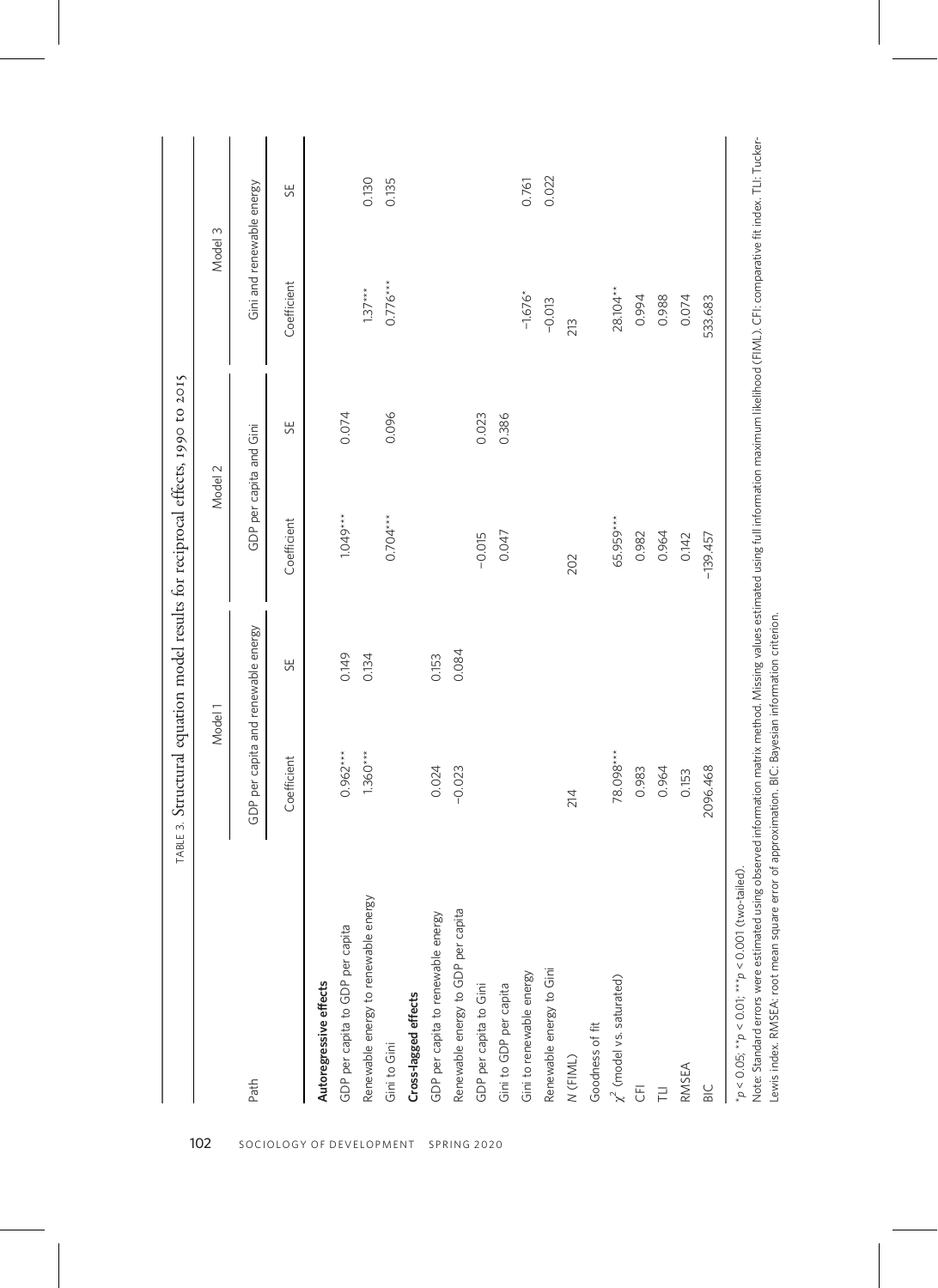parameters to estimate, because of the small sample size, we restrict the slope estimates to be the same between waves, which assumes that the autoregressive and cross-lagged effects do not change over time. In addition to the BIC (Bayesian information criterion), we also report four statistics to compare goodness of fit between the four models: chi-squared, CFI (comparative fit index), TLI (Tucker-Lewis index), and RMSEA (root mean square error of approximation). Looking at the four comparative-fit indices, Model  $\alpha$  has the lowest chi-squared and RMSEA and the highest CFI and TLI. While the chi-squared statistic is significant and the RMSEA is slightly above the 0.06 threshold, the CFI and TLI are both above 0.95. On balance, Model 3 exhibits the best fit.

We first note that we did not find any evidence of a reciprocal relationship between these three dimensions of sustainability. In other words, according to our analysis, the three variables representing the three E's of sustainability do not feed back into each other; there is no evidence of amplification (positive feedback) or control (negative feedback). While changes in the Gini coefficient have a significant effect on renewable energy consumption, this effect is unidirectional. For all three models, the significant and positive autoregressive estimates indicate positive autocorrelation over time. We now review the results from each model reported in Table 3.

Looking at the cross-lagged estimates from Model 1, after controlling for their autoregressive effects, there is no evidence that economic growth and renewable energy are interdependent dimensions of sustainability. Contrary to the modernization perspective, economic growth is not significantly related to renewable energy use in a reciprocal manner. These results also diverge from a previous study (Apergis and Payne 2010) which found a positive bidirectional relationship between economic growth and renewable energy among OECD countries. Then in Model 2, looking at the economy–equity relationship, there is no evidence of positive feedback between economic growth and reducing inequality; in other words, economic growth did not reduce inequality, and reducing inequality did not stimulate economic growth. The lack of significant findings on the economy–equity link is not surprising, given the abundance of research on the topic, which has had mixed results, finding that growth can both increase and decrease inequality (e.g., Causa, de Serres, and Ruiz ) and that the effect of inequality on growth is heterogeneous (e.g., Grigoli, Paredes, and Di Bella  $2016$ ).

Not only does Model 3 exhibit the best fit, but the only significant cross-lagged effect is in that model. Following the generic form of the SEM displayed in Figure , we display the results of Model 3 in Figure 2. For clarity, we display only the four slope coefficients (two autoregressive effects and two cross-lagged effects) and do not display all the other parameters and paths estimated in the model.<sup>8</sup> To minimize the number of parameters to estimate, due to the sample size, the coefficients for all four paths were constrained to be stationary across time. The two autoregressive parameters are highly significant  $(p < \text{o.001})$ , indicating positive temporal autocorrelation. The cross-lagged effect of renewable energy on Gini was negative ( $b = -0.013$ ), but it was not significant. This finding does not support the claim of some environmental scholars that the increasing deployment of renewable energy has a disproportionate benefit for impoverished communities (e.g., Shah 2013). Meanwhile, the cross-lagged effect of Gini on renewable energy was negative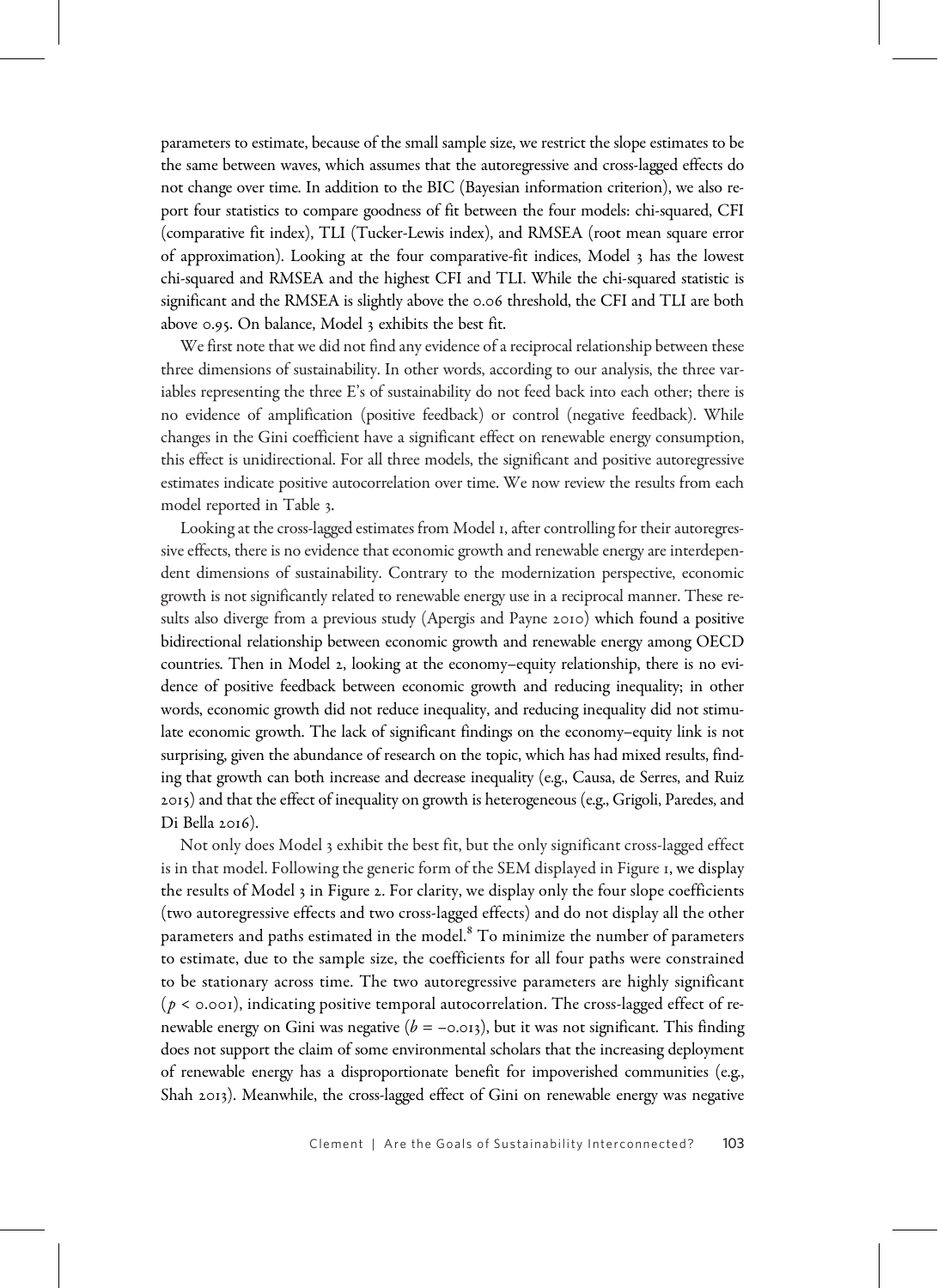

 $N$  (FIML) = 213  $\chi^2$  (Model vs. Saturated) = 28.104\*\*  $\widehat{CFI} = 0.994$  $TLI = 0.988$  $RMSEA = 0.074$  $\text{BIC} = 533,683$ 

FIGURE 2. Results from Model 3: reciprocal effects between inequality and renewable energy (with fixed effects)

 $*_p$  < 0.05;  $^{**}p$  < 0.01;  $^{***}p$  < 0.001 (two-tailed).

Note: The estimates for the autoregressive and cross-lagged paths do not change over time. For presentation purposes, several parameters and paths used in the estimation are not drawn in the figure, including error terms (for each variable at  $t_1$ ,  $t_2$ , and  $t_4$ ) and concurrent correlations between error terms at  $t_2$ ,  $t_3$ , and  $t_4$ . While included in the estimation, this figure also does not display Alpha and Eta for the fixed effects, their correlations, or the correlations between the exogenous variables measured in 1990. For the full set of commands to estimate this model, including the paths and covariances not displayed, see Appendix A.

and significant ( $b = -1.676$ ;  $p < \infty.05$ ). The negative slope indicates that over time higher inequality has a depressive effect on renewable energy consumption. As logged variables, this suggests, roughly speaking, that a percent increase in Gini during the initial wave (or time period) is associated with a 1.676 percent decrease in renewable energy in the subsequent wave. In other words, over time, reducing inequality (i.e., raising economic equality) contributes to more renewable energy consumption, even after controlling for the autoregressive effects and other cross-lagged estimates. This result is consistent with previous environmental sociological research which finds that increasing inequality contributes to environmental degradation (e.g., Knight, Schor, and Jorgenson  $2017$ ).

To summarize, we reiterate that previous quantitative research has tended to focus on the unidirectional effects of the different dimensions of sustainability without considering the potential for these dimensions to be related reciprocally (e.g., Bradford and Stoner 2017; Causa, de Serres, and Ruiz; Grigoli, Paredes, and Di Bella 2016; Knight, Schor, and Jorgenson 2017; Shandra, London, and Williamson 2003). Nevertheless, we found no evidence of a reciprocal relationship between the three E's of sustainability. Looking at the results from Model 3, while there was no statistically significant effect of renewable energy on Gini, the effect of Gini on renewable energy was statistically significant; this was the only significant cross-lagged effect from the three models. In other words, while the reciprocal relationship between renewable energy and Gini was not statistically significant, there was a significant unidirectional effect of renewable energy on Gini.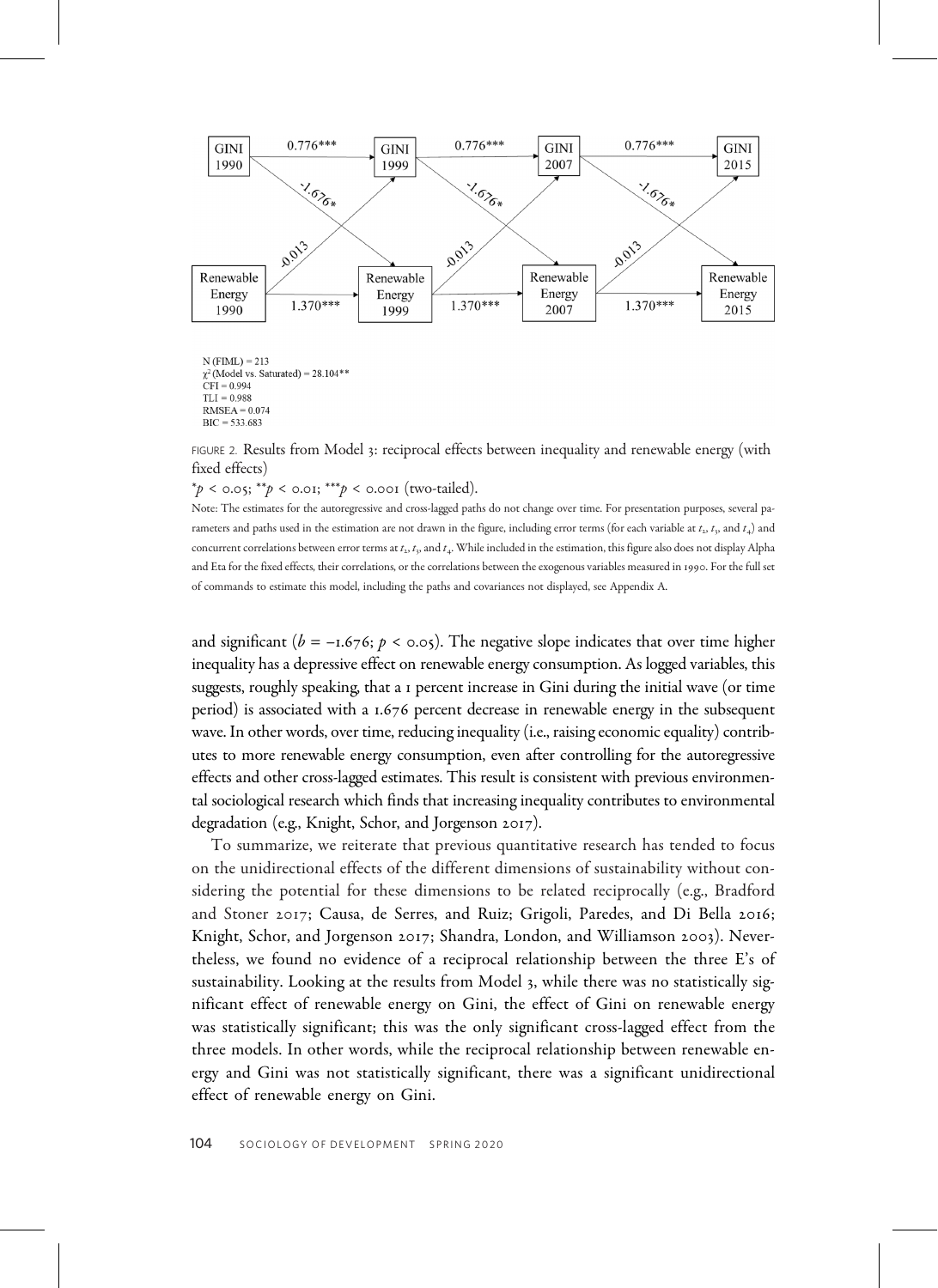#### **CONCLUSION**

Environmental social scientists in various disciplines have had a shared interest in the interrelation between society and the environment. While qualitative scholars have long provided answers to this question (e.g., Cronon 1992), robust quantitative methods to estimate reciprocal relationships required progress on two fronts: the availability of longitudinal data (Liu et al. 2007) and the relevant statistical tools (Allison, Williams, and Moral-Benito 2017; Bollen and Brand 2010; Paxton, Hipp, and Marquart-Pyatt 2011; Selig and Little ). With progress having been made on these issues, environmental scholars outside sociology have been incorporating longitudinal data into cross-lagged (or bidirectional) models to examine the interdependent relationship between the social and environmental dimensions of sustainability (Apergis and Payne 2010; Lund and Cois 2018; Richter, Thøgersen, and Klöckner 2017). We situate our project in this emerging literature.

More specifically, for the discipline of sociology, this project represents an effort to advocate the analysis of reciprocal effects as a relevant tool for scholars developing and testing theoretical frameworks for sustainable development. For this initial effort, we focused on modernization theory and its influence on the UN approach to sustainability, which explicitly states that the three E's of sustainable development are reciprocally related. In our assessment of modernization theory, we do not intend to engage in the ongoing debate within sociology (e.g., Foster 2012); rather, we draw on this framework not only because of its role in the sustainable development discourse (e.g., Huber 2000) but also to demonstrate the utility of a reciprocal effects analysis for future environmental research in sociology.

To that end, we incorporated three country-level variables (representing the three E's of sustainability) into cross-lagged SEMs (with fixed effects). For the years 1990 through , we did not find any evidence of reciprocal effects. Nevertheless, we did find that greater equality results in more renewable energy consumption (as a percentage of total final energy consumption). This result is consistent with previous environmental research on the independent effect of inequality in conventional panel models (e.g., Knight, Schor, and Jorgenson  $2017$ ). In the conclusion we elaborate on the theoretical and policy implications of these findings, but first we review two limitations of our analysis.

First, as detailed in Appendix A, our relatively small sample size restricted the number of waves and precluded testing whether the effects change over time. For the same reason, we also did not incorporate control variables. While these models control for autoregressive effects, future scholarship using bigger sample sizes will be better suited to incorporate additional waves of data, allow the slope estimates to vary between waves, and consider whether to include control variables. Making use of these techniques would yield more robust results for assessing whether the dimensions of sustainability are reciprocally related over time at lower levels of analysis.

Second, our analysis focused on only three variables representing the three E's of sustainability. Clearly, there are other measures that represent ecology, economy, and equity. For instance, while income inequality is consistently tracked across time and space for developed and developing nations, Knight, Schor, and Jorgenson  $(2017)$  argue that wealth inequality should also be treated as a measure of equity in studies looking at its environmental impact. As the authors note, not only is inequality in wealth greater than inequality in income, but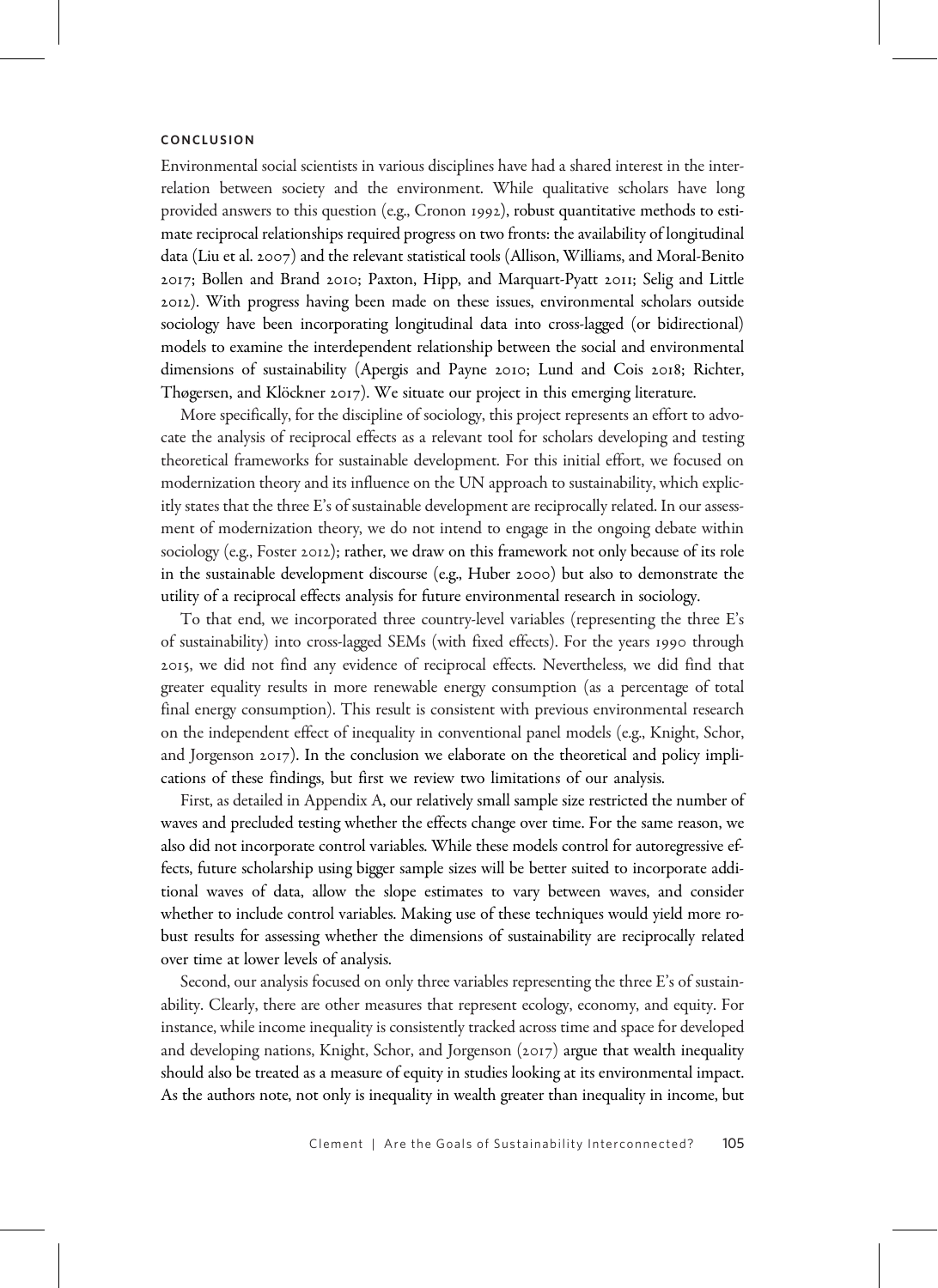measures of wealth better represent access to political, economic, and natural resources. Also, while renewable energy, like income inequality, has the advantage of more consistent and greater coverage over time and space, as a measure of ecology, it does not include the environmental impacts embedded in the production and consumption of resources. On this note, some scholars argue that the ecological footprint would be a more comprehensive measure of environmental impact. Moreover, while renewable energy is often framed as a technology to battle climate change, there is inconsistent evidence to support this claim (Thombs  $2017$ ; York  $2012$ ; York and McGee  $2017$ ). All the same, considering the emphasis on renewable energy in the modernization literature and its prominent role in the UN's SDGs, renewable energy is a valid measure to test whether ecology is a reciprocal dimension of sustainability.

With these limitations in mind, we emphasize that this study makes important contributions to the literature, with implications for theory and policy. We presented an analytic technique to test a core assumption underpinning the discourse on state governance concerning sustainable development: that the 17 SDGs and their targets are interconnected. In addition, we used longitudinal SEMs to test reciprocal relationships, a robust analytic technique that estimates the cross-lagged effects for a combination of variables while controlling for temporal autocorrelation within each variable. Engaging in this analytic strategy lays the groundwork for future socio-ecological research on whether there are reciprocal relationships between the different dimensions of sustainability. Future research testing the assumption that the SDGs are interrelated is warranted, but it might benefit from longitudinal designs with a wider variety of variables to operationalize measures of equity, economy, and ecology. In addition, research at multiple levels of analysis (provincial, state, county, municipal, individual, etc.) and with larger sample sizes might reveal reciprocal effects we did not find at the national level. There already exists a literature on socio-ecological dynamics at the individual level, as well as municipal government activity promoting sustainable development, that could be consulted (e.g., Lund and Cois 2018; Saha and Paterson 2008).

If future research similarly finds no reciprocal effects, the UN and other development actors might want to rethink the assumptions underpinning the SDGs for the design of government policies and other development activities. Perhaps the modern form of neoliberal development has constrained the potential for the sustainability goals to feed back into each other. In the current study we found that inequality increased between 1990 and 2015, even though economic growth increased over the same period. While the three E's are meant to be given equal weight, Gunder (2006) contends that policy planners tend to overly emphasize the economic side. This is apparent in the formulation of the MDGs, and of the SDGs that replaced them. Certainly, there are differences between the two sets of goals, but, as Weber ( $2014:129-30$ ) notes, "both share problematic, ahistorical, and non-relational understandings of poverty and development, and the ways in which they are closely tied into neoliberal political approaches to development." Weber also argues, for example, that the SDGs emphasize neoliberal notions of market access to public goods such as water and healthcare, reducing these goods to commodities and ensuring unequal access to basic needs.

Also, within the SDGs, development is conceptualized as a hierarchical process. Countries are ranked relative to one another based on various inequalities, as if the countries are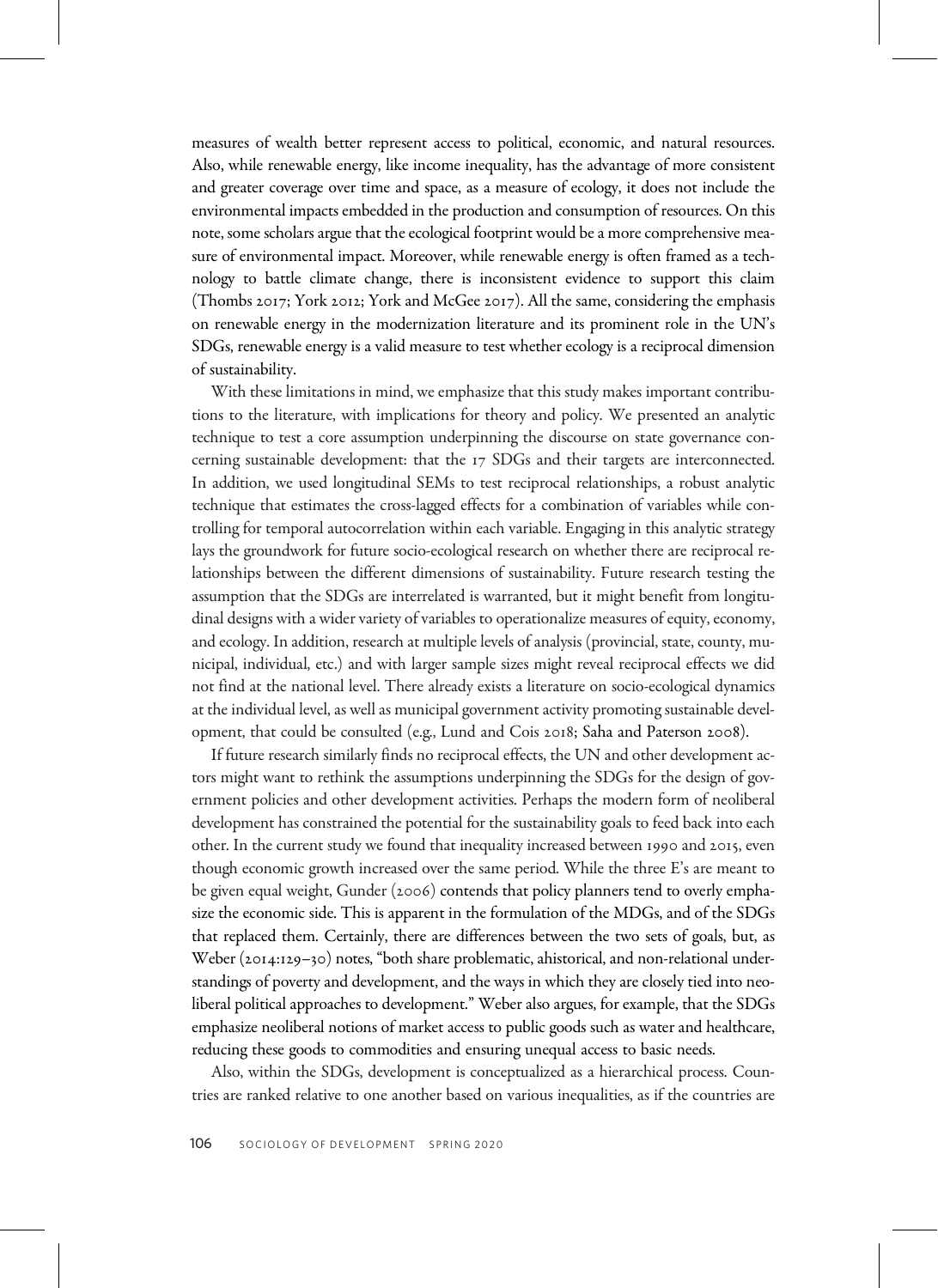at different heights on a ladder (Weber 2014). This ladder can have no end, because underdevelopment is measured relative to the countries at the top. This approach ignores that unequal social relations have historically been politically enabled, and social movement politics are viewed as external variables rather than an integral part of the political dynamics of development (Weber 2014). Relatedly, a number of the SDGs are related to strengthening governance mechanisms, which could be used to justify policies that further marginalize, exclude, and criminalize minority populations and social movements, thus deepening inequality even further (Blaustein et al.  $2018$ ; Weber  $2014$ ).

Meanwhile, the assumption of economic growth has served a primary role in modernization theory. Indeed, not only has it become a central component in the framework used by the development community to address the "equity" and "ecology" of sustainability, but economic growth has also become a part of "middle class consciousness" (Nandy 2002), as a development technique supported by the population in general. All the same, considering that sustainability is an elastic and contested concept (Longo et al. 2016), the rhetoric of sustainable development can be used as a justification for unsustainable political priorities. Given the finding that greater equality results in more renewable energy consumption, and that economic growth does not consistently lead to reductions in inequality, development actors and policy planners should focus less on neoliberal policies (which prioritize economic growth and governance initiatives that strengthen coercive public and private institutions of social control) and more on ecologically sustainable initiatives that foster social cohesion and public confidence.

## APPENDIX A. NOTES ON SAMPLE SIZE IN LONGITUDINAL DATA ANALYSIS USING STRUCTURAL EQUATION MODELING

Using SEM for longitudinal data analysis, where the data are organized in wide form, is different from conventional panel modeling, where the data are organized in long form. For the purposes of our paper, one of the most important differences between SEM and conventional panel modeling concerns what happens to the effective sample size as additional waves (or time periods) of data are incorporated into the model. For conventional panel models, each additional wave of data increases the unit-period number of observations used in the model. For instance, if you have a balanced panel of 100 nations, two years of data yields an effective sample size of 200 nation-years, three years of data gives you 300 nation-years, and so on. Thus, all else equal, and roughly speaking, incorporating more time periods into a conventional panel model gives you more degrees of freedom, which allows you to estimate more parameters (e.g., control variables) with confidence that you have minimized potential statistical bias (due to the ratio of sample size to the number of parameters being estimated).

This is not the case when using SEM for longitudinal data analysis. No matter how many waves of data, the effective sample size is the same. In fact, without certain constraints, each additional time period creates another set of parameters to estimate. For instance, if you have a longitudinal SEM with one predictor variable having only a direct effect on a single dependent variable, for two years of data, you have one slope to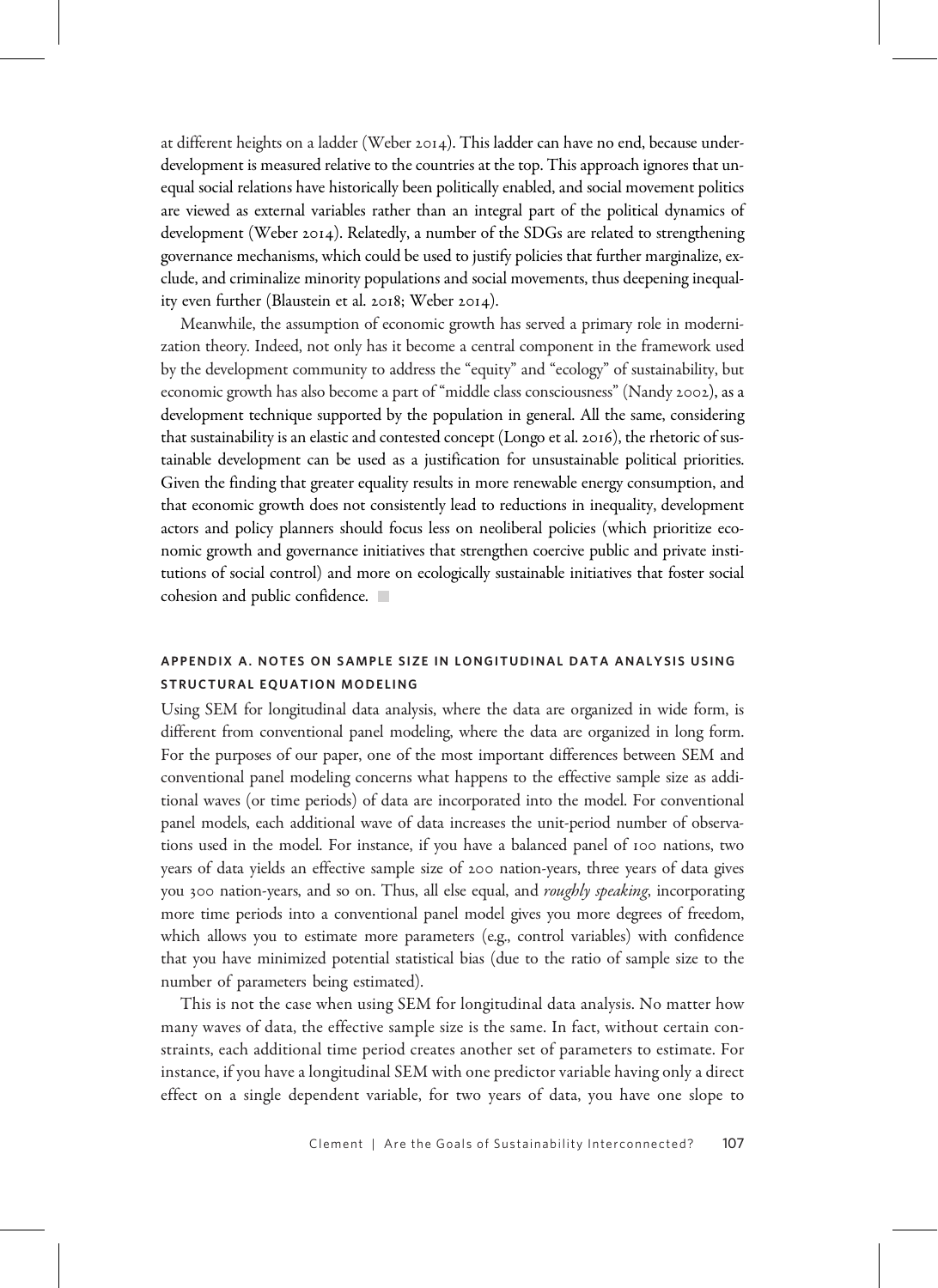estimate; for three years, there are two slopes, and so on. The same also happens for each additional predictor variable incorporated into the model. Thus, for instance, in a model with two predictor variables and two time periods, there are two (direct effect) slopes to estimate; with two predictors and three time periods, there are four slopes; and so on. Not including SEM's estimates of the intercepts, the co-variances, and so on, for a longitudinal model estimating only direct effects, the number of slopes (i.e., direct effects) to estimate is k (the number of predictor variables) times  $t - r$  (the number of time periods minus one).

Meanwhile, in our project we use SEM to estimate a cross-lagged model with reciprocal effects. After the first wave with two exogenous variables, for each additional time period incorporated into the model, there are four more slopes to estimate. With four waves of data, the number of parameters to estimate is  $4 \times (4 - i) = 12$  (again not including estimates for intercepts, co-variances, etc.). Given that we have a maximum of  $214$  nations in Model  $1$ (by full information maximum likelihood; more on this below), this would yield a sample size to slope estimate ratio of  $214.12$ , or about 18 cases for each slope estimate. To improve this ratio, we have constrained the slope estimates not to vary between waves. Thus, instead of 12, there are only 4 slopes to estimate, or about 50 cases for each slope estimate, which is above the recommended minimum to avoid estimation problems in structural equation models (Kline  $2015$ ).

For longitudinal SEM, adding control variables, like time periods, means more parameters to estimate. In our analysis, given that the slopes are constrained not to change over time, if a single control variable is presumed to have an independent effect on both of the two primary (endogenous) variables and also have an autoregressive parameter, adding that single variable would create three more slopes to estimate. If the slopes don't change over time, a two-variable cross-lagged, reciprocal effects model with *one control variable* has seven parameters to estimate (again not including estimates for co-variances, etc.), or about 30 cases for each slope estimate. Adding a second control variable, with the same conditions, would mean about 20 cases for each slope estimate, and so on.

To reiterate, adding more waves of data to a longitudinal SEM does not increase the number of unit-period observations as it does in conventional panel models. With that in mind, and given that our maximum sample size is  $214$ , in an effort to minimize any statistical problems of bias with SEM, we do not incorporate control variables and restrict the four slope estimates to be stationary across the different waves.

To estimate these models, we use the SEM suite of commands in Stata. For missing values, Stata's SEM procedure allows the option method(mlmv)(maximum likelihood with missing values). Using mlmv, cases with missing values are not deleted unless the case is missing observations entirely for all variables in the model. If a case has at least one observation for one variable, it is not excluded from the estimation of the model. (More information about the mlmv option can be found in Stata's SEM refence manual.) Thus, the number of observations changes slightly for each model we estimate. For instance, of the 217 nations recognized by the UN, three are missing observations entirely and thus excluded from Model 1, fifteen from Model 2, and four from Model 3. The list of nations for the study and which models they are excluded from is found in Appendix B.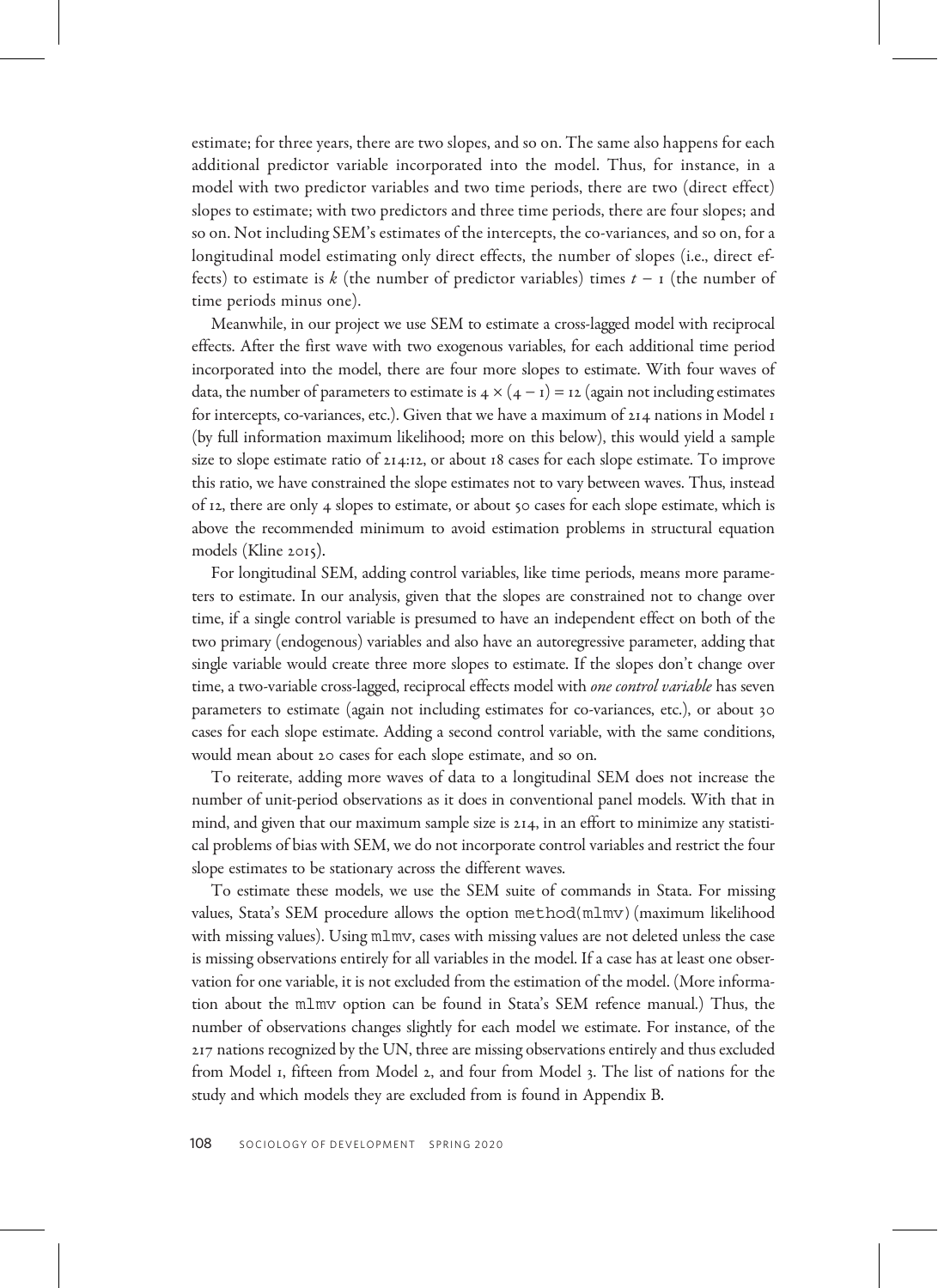For transparency and to promote the utility of a reciprocal effects approach for future scholarship, we are sharing the commands used to estimate Model 3. The following was run from a .do file in Stata:

## sem ///

 $($ lnrenew1990@a lnsolt1990@b Alpha@1 -> lnrenew1999) ///  $(\text{Inrenew1999@a} \text{ Insolt1999@b}$  Alpha@  $\rightarrow$  lnrenew2007) ///  $(\text{Inrenew2oo7@a Insoltzoo7@b Alpha@I -> Inrenew2o15})$  ///  $\frac{1}{2}$ (lnsolt1990@c lnrenew1990@d Eta@1 -> lnsolt1999) ///  $\frac{1}{2}$ (lnsolt1999@c lnrenew1999@d Eta@1 -> lnsolt2007) /// (lnsolt@c lnrenew@d Eta@ -> lnsolt), /// method(mlmv) difficult /// latent(Alpha Eta) /// covstruct(\_lexogenous, diagonal) /// cov(lnsolt1990\*lnrenew1990) /// cov(e.lnsolt1999\*e.lnrenew1999 e.lnsolt2007\*e.lnrenew2007 e.lnsolt2015\*e.lnrenew2015) /// cov(Alpha\*Eta Alpha\*lnsolt1990 Alpha\*lnrenew1990 Eta\*lnsolt1990 Eta\*lnrenew1990)

\*\*\*Note: The two variables in this model are lnrenew and lnsolt (the natural log of renewable energy and the natural log of Solt's inequality measure). In the suffix, we use the fournumber year to denote the time period. For example, lnrenew 1990 is the natural log of renewable energy for the year 1990.

## APPENDIX B. NATIONS INCLUDED IN THE STUDY

The following are all 217 of the nations included in the study. As detailed in Appendix A, for the analysis in Stata, we use the SEM option mlmv (maximum likelihood with missing values), which excludes cases only if they are completely missing values for all variables and time periods in the model being estimated. In the list below, if a country was excluded from a model, we identify that model in parentheses.

| Afghanistan         | Bangladesh             | Bulgaria                 |
|---------------------|------------------------|--------------------------|
| Albania             | <b>Barbados</b>        | Burkina Faso             |
| Algeria             | Belarus                | Burundi                  |
| American Samoa      | Belgium                | Cabo Verde               |
| Andorra             | Belize                 | Cambodia                 |
| Angola              | Benin                  | Cameroon                 |
| Antigua and Barbuda | Bermuda                | Canada                   |
| Argentina           | Bhutan                 | Cayman Islands (Model 2) |
| Armenia             | Bolivia                | Central African Republic |
| Aruba (Model 2)     | Bosnia and Herzegovina | Chad                     |
| Australia           | Botswana               | Channel Islands          |
| Austria             | Brazil                 | (Models 1, 2, 3)         |
| Azerbaijan          | British Virgin Islands | Chile                    |
| Bahamas, The        | (Model 2)              | China                    |
| Bahrain             | Brunei Darussalam      | Colombia                 |
|                     |                        |                          |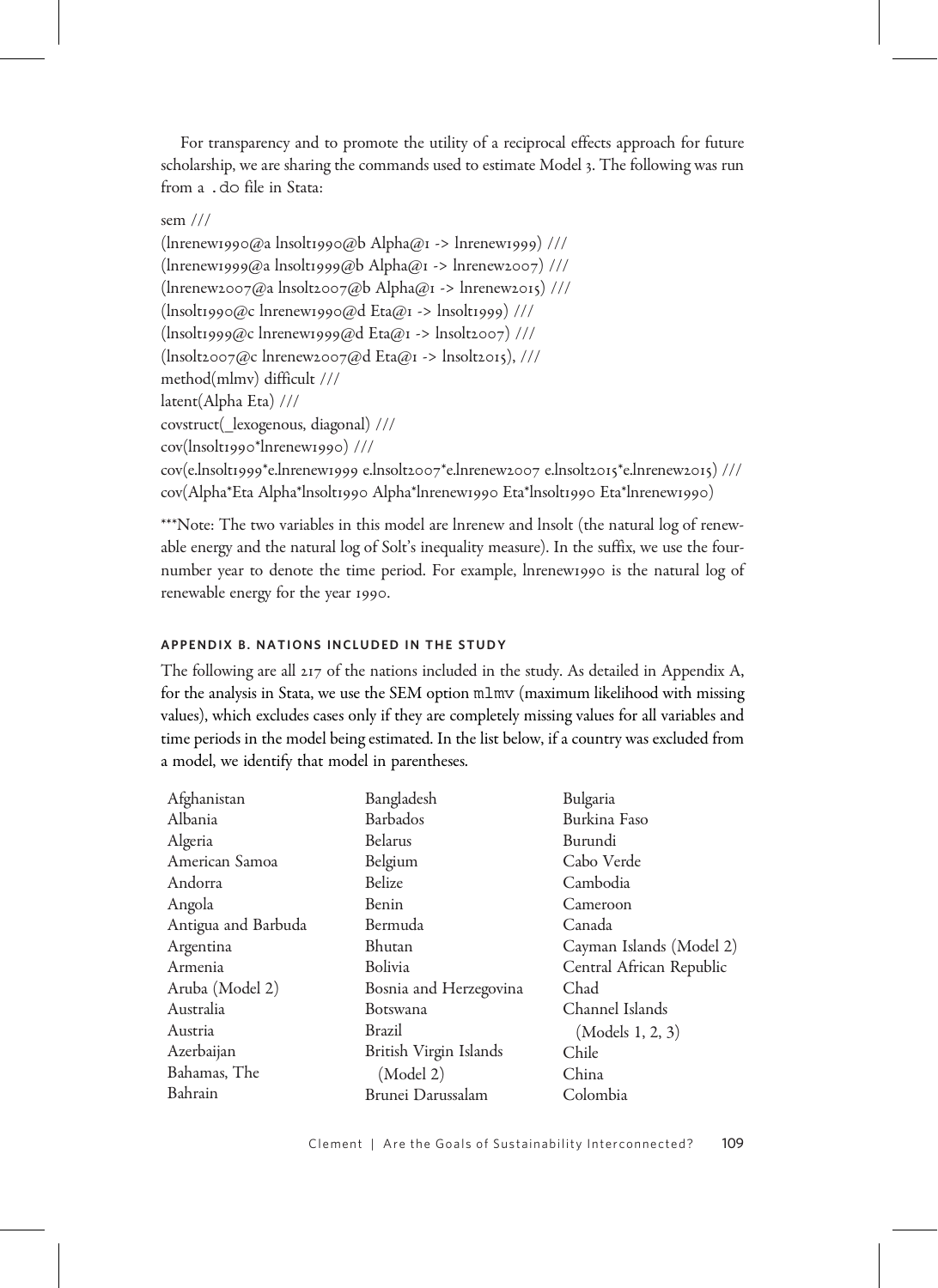Comoros Congo, Dem. Rep. Congo, Rep. Costa Rica Cote d'Ivoire Croatia Cuba Curacao (Model 2) Cyprus Czech Republic Denmark Djibouti Dominica Dominican Republic Ecuador Egypt, Arab Rep. El Salvador Equatorial Guinea Eritrea Estonia Ethiopia Faroe Islands (Model 2) Fiji Finland France French Polynesia (Model 2) Gabon Gambia, The Georgia Germany Ghana Gibraltar (Model 2) Greece Greenland Grenada Guam Guatemala Guinea Guinea-Bissau Guyana Haiti Honduras Hong Kong SAR, China Hungary Iceland India

Indonesia Iran, Islamic Rep. Iraq Ireland Isle of Man Israel Italy Jamaica Japan Jordan Kazakhstan Kenya Kiribati Korea, Dem. People's Rep. (Model 2) Korea, Rep. Kosovo Kuwait Kyrgyz Republic Lao PDR Latvia Lebanon Lesotho Liberia Libya Liechtenstein (Model 2) Lithuania Luxembourg Macao SAR, China Macedonia, FYR Madagascar Malawi Malaysia Maldives Mali Malta Marshall Islands Mauritania Mauritius Mexico Micronesia, Fed. Sts. Moldova Monaco (Models 1, 2, 3) Mongolia Montenegro Morocco

Mozambique Myanmar Namibia Nauru Nepal **Netherlands** New Caledonia (Model 2) New Zealand Nicaragua Niger Nigeria Northern Mariana Islands Norway Oman Pakistan Palau Panama Papua New Guinea Paraguay Peru Philippines Poland Portugal Puerto Rico Qatar Romania Russian Federation Rwanda Samoa San Marino (Model 3) Sao Tome and Principe Saudi Arabia Senegal Serbia Seychelles Sierra Leone Singapore Sint Maarten, Dutch part (Model 2) Slovak Republic Slovenia Solomon Islands Somalia (Model 2) South Africa South Sudan Spain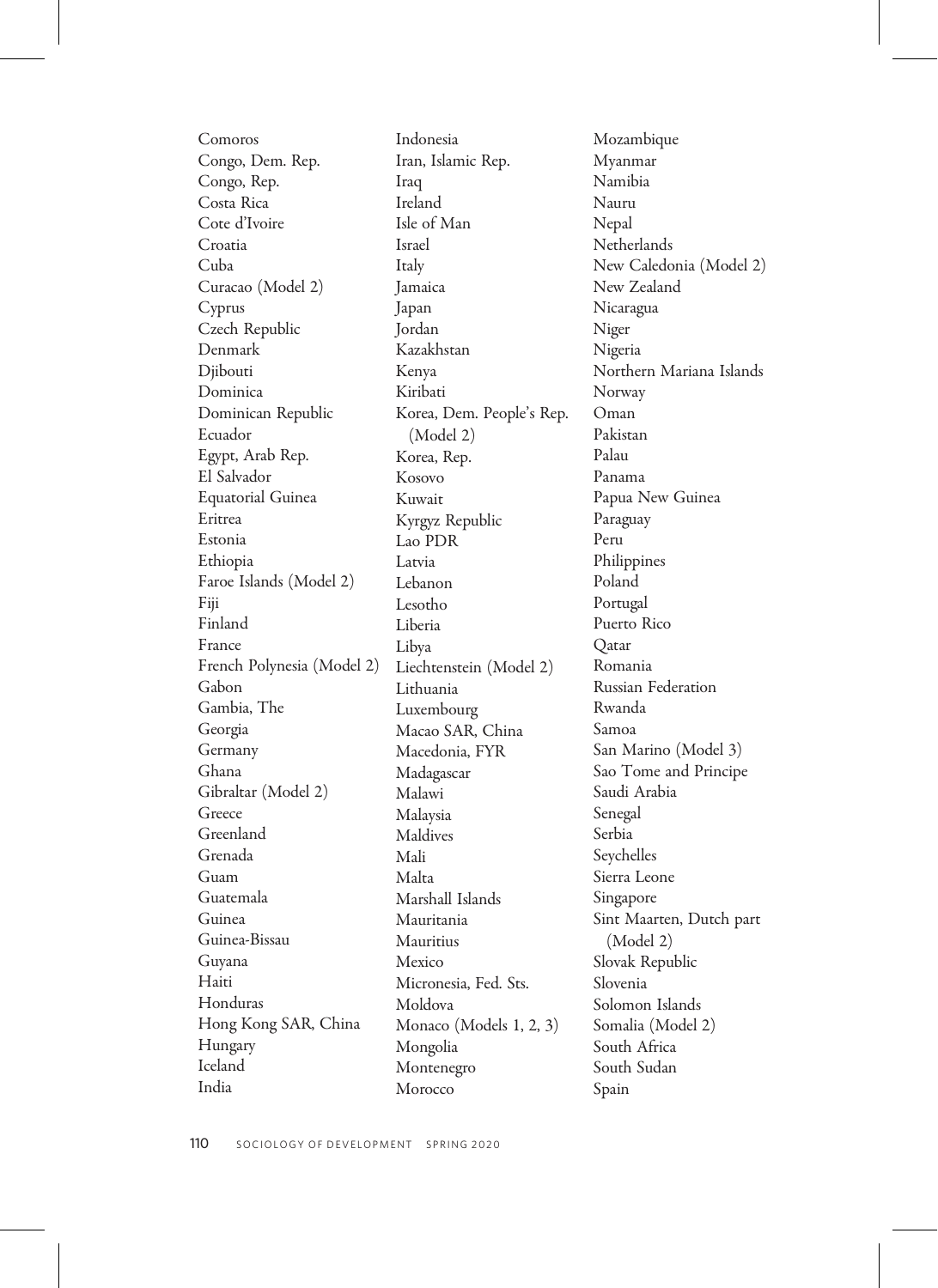| Sri Lanka               | Tanzania                    | United Kingdom       |
|-------------------------|-----------------------------|----------------------|
| St. Kitts and Nevis     | Thailand                    | <b>United States</b> |
| St. Lucia               | Timor-Leste                 | Uruguay              |
| St. Martin, French part | Togo                        | Uzbekistan           |
| (Models 1, 2, 3)        | Tonga                       | Vanuatu              |
| St. Vincent and the     | Trinidad and Tobago         | Venezuela, B. R.     |
| Grenadines              | Tunisia                     | Vietnam              |
| Sudan                   | Turkey                      | Virgin Islands, U.S. |
| Suriname                | Turkmenistan                | West Bank and Gaza   |
| Swaziland               | Turks and Caicos Islands    | Yemen, Rep.          |
| Sweden                  | Tuvalu                      | Zambia               |
| Switzerland             | Uganda                      | Zimbabwe             |
| Syrian Arab Republic    | Ukraine                     |                      |
| Tajikistan              | <b>United Arab Emirates</b> |                      |
|                         |                             |                      |

#### REFERENCES

Allison, Paul D. 2009. Fixed Effects Regression Models. Los Angeles, CA: SAGE.

- Allison, Paul D., Richard Williams, and Enrique Moral-Benito. 2017. "Maximum Likelihood for Cross-Lagged Panel Models with Fixed Effects." Socius 3:1–17.
- Apergis, Nicholas, and James E. Payne. 2010. "Renewable Energy Consumption and Economic Growth: Evidence from a Panel of OECD Countries." Energy Policy 38(1):656–60.
- Austin, Kelly F., and Laura A. McKinney. 2016. "Disaster Devastation in Poor Nations: The Direct and Indirect Effects of Gender Equality, Ecological Losses, and Development." Social Forces 95(1): 355–80.
- Blaustein, Jarrett, Nathan W. Pino, Kate Fitz-Gibbon, and Rob White. 2018. "Criminology and the UN Sustainable Development Goals: The Need for Support and Critique." British Journal of Criminology 58(4):767–86.
- Bollen Kenneth A., and Jennie E. Brand. 2010. "A General Panel Model with Random and Fixed Effects: A Structural Equations Approach." Social Forces 89:1–34.
- Bradford, John Hamilton, and Alexander M. Stoner. 2017. "The Treadmill of Destruction in Comparative Perspective: A Panel Study of Military Spending and Carbon Emissions, 1960-2014." Journal of World-Systems Research 23(2):298–325.
- Burns, Thomas J., Edward I. Kick, David A. Murray, and Dixie Murray. 1994. "Demography, Development and Deforestation in a World-System Perspective." International Journal of Comparative Sociology 35:221–39.
- Catton, William R., and Riley E. Dunlap. 1978. "Environmental Sociology: A New Paradigm." American Sociologist 13:41–49.

Causa, Orsetta, Alain de Serres, and Nicolas Ruiz. 2015. "Can Pro-growth Policies Lift All Boats? An Analysis Based on Household Disposable Income." OECD Journal: Economic Studies 1:227-68.

Cronon, William. 1992. Nature's Metropolis. New York: Norton.

Cushing, Laura, Rachel Morello-Frosch, Madeline Wander, and Manuel Pastor. 2015. "The Haves, the Have-nots, and the Health of Everyone: The Relationship between Social Inequality and Environmental Quality." Annual Review of Public Health 36:193–209.

- Edwards, Andres R. 2005. The Sustainability Revolution: Portrait of a Paradigm Shift. Gabriola Island, BC: New Society.
- Elliott, James R., and Matthew Thomas Clement. 2017. "Natural Hazards and Local Development: The Successive Nature of Landscape Transformation in the United States." Social Forces 96(2): 851–76.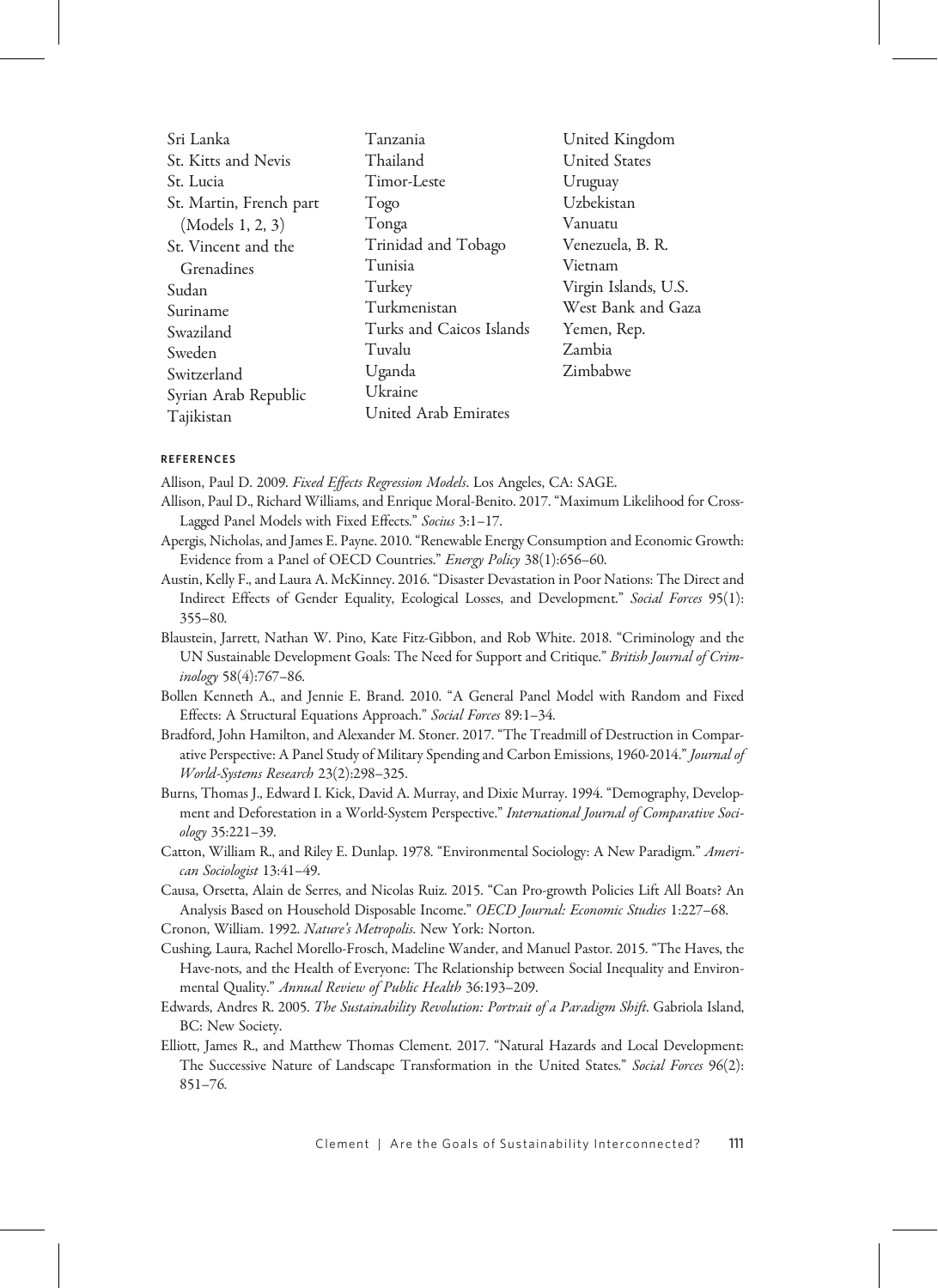- Foster, John Bellamy. 2012. "The Planetary Rift and the New Human Exemptionalism: A Political Economic Critique of Ecological Modernization Theory." Organization and Environment 25:211-237.
- Fukuda-Parr, Sakiko. 2003. "The Human Development Paradigm: Operationalizing Sen's Ideas on Capability." Feminist Economics 9(2–3):301–17.
- Fukuda-Parr, Sakiko. 2004. "Millennium Development Goals: Why They Matter." Global Governance 10(4):395–402.
- Gallagher, Kelly Sims. 2013. "Why and How Governments Support Renewable Energy." Daedalus 142:59–77.
- Genevey, Rémi, R. K. Pachauri, and Laurence Tubiana. 2013. Reducing Inequalities: A Sustainable Development Challenge. Paris: Energy and Resources Institute.
- Grigoli, Francesco, Evelio Paredes, and Gabriel Di Bella. 2016. "Inequality and Growth: A Heterogeneous Approach." Working Paper WP/16/244, International Monetary Fund.
- Grimes, Peter E. 1999. "The Horsemen and the Killing Fields: The Final Contradiction of Capitalism." Pp. 13-42 in Ecology and the World-System. edited by Walter L. Goldfrank, David Goodman, and Andrew Szasz. Westport, CT: Greenwood Press.
- Grossman, Gene M., and Alan B. Krueger. 1991. "Environmental Impacts of a North American Free Trade Agreement." Working Paper 3914, National Bureau of Economic Research, Cambridge, MA.
- Gunder, Michael. 2006. "Sustainability: Planning's Saving Grace or Road to Perdition?" Journal of Planning Education and Research 26(2):208–21.
- Huber, Joseph. 2000. "Towards Industrial Ecology: Sustainable Development as a Concept of Ecological Modernization." Journal of Environmental Policy and Planning 2(4):1-28.
- International Council for Science and International Social Science Council. 2015. Review of the Sustainable Development Goals: The Science Perspective. Paris: International Council for Science.
- Jorgenson, Andrew K. 2003. "Consumption and Environmental Degradation: A Cross-national Analysis of the Ecological Footprint." Social Problems 50(3):374–94.
- Jorgenson, Andrew K., and Brett Clark. 2012. "Are the Economy and the Environment Decoupling? A Comparative International Study, 1960–2005." American Journal of Sociology 118(1):1-44.
- Kick, Edward L., and Laura A. McKinney. 2014. "Global Context, National Interdependencies, and the Ecological Footprint: A Structural Equation Analysis." Sociological Perspectives 57(2):256–79.
- Kick, Edward L., Laura McKinney, and Gretchen H. Thompson. 2011. "Intensity of Food Deprivation: The Integrative Impacts of the World System, Modernization, Conflict, Militarization and the Environment." Sociological Perspectives 52(6):478–502.
- Kline, Rex B. 2015. Principles and Practice of Structural Equation Modeling. 4th ed. New York: Guilford.
- Knight, Kyle W., Juliet B. Schor, and Andrew K. Jorgenson. 2017. "Wealth Inequality and Carbon Emissions in High-income Countries." Social Currents 4(5):403–12.
- Kuznets, Simon. 1955. "Economic Growth and Income Inequality." American Economic Review 45(1): 1–28.
- Le Blanc, David. 2015. "Towards Integration at Last? The Sustainable Development Goals as a Network of Targets." Sustainable Development 23:176–87.
- Liu, J., T. Dietz, S. R. Carpenter, M. Alberti, C. Folke, M. Alberti, C. L. Redman, S. H. Schneider, E. Ostrom, A. N. Pell, J. Lubchenco, W. W. Taylor, Z. Ouyang, P. Deadman, T. Kratz, and W. Provencher. 2007. "Coupled Human and Natural Systems." Ambio 36(8):639–49.
- Longo, Stefano B., Brett Clark, Thomas E. Shriver, and Rebecca Clausen. 2016. "Sustainability and Environmental Sociology: Putting the Economy in Its Place and Moving toward an Integrative Socio-Ecology." Sustainability 8(5):437 (doi:10.3390/su8050437).
- Lund, Crick, and Annibale Cois. 2018. "Simultaneous Social Causation and Social Drift: Longitudinal Analysis of Depression and Poverty in South Africa." Journal of Affective Disorders 229:396–402.
- McCollum, David L., Luis Gomez Echeverri, Sebastian Busch, Shonali Pachauri, Simon Parkinson, Joeri Rogelj, Volker Krey, Jan C. Minx, Måns Nilsson, Anne-Sophie Stevance, and Keywan Riahi. 2018.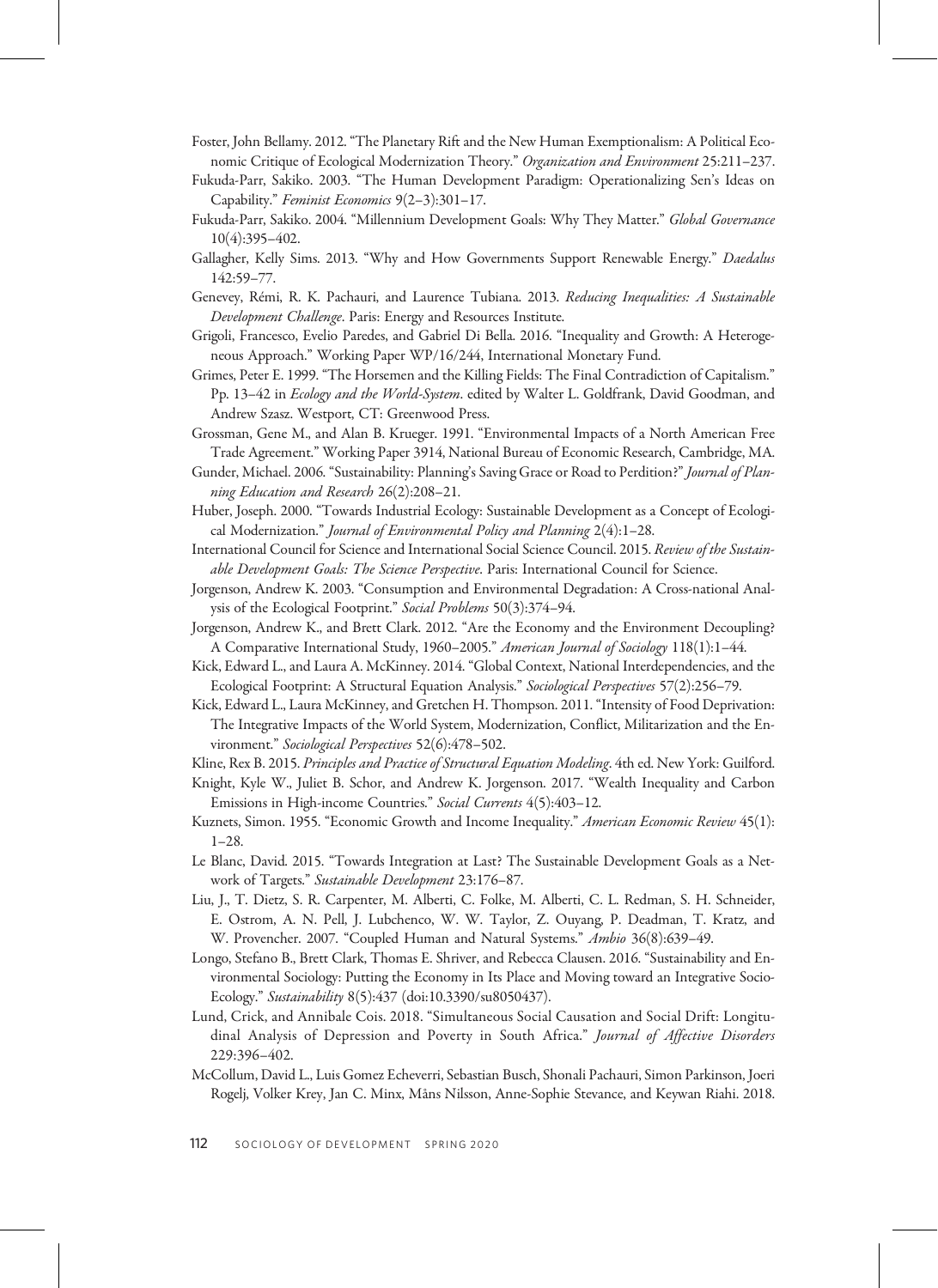"Connecting the Sustainable Development Goals by Their Energy Inter-linkages." Environmental Research Letters 13(3):1–23.

Mol, Arthur P. J. 1995. The Refinement of Production. Utrecht: Van Arkel.

- Nandy, Ashis. 2002. "The Beautiful, Expanding Future of Poverty: Popular Economics as a Psychological Defense." International Studies Review 4(2):107–21.
- Passerini, Eve. 1998. "Sustainability and Sociology." American Sociologist 29(3):59–70.
- Paxton, Pamela M., John R. Hipp, and Sandra Marquart-Pyatt. 2011. Nonrecursive Models: Endogeneity, Reciprocal Relationships, and Feedback Loops. Thousand Oaks, CA: SAGE.
- Richter, Isabell, John Thøgersen, and Christian A. Klöckner. 2017. "Sustainable Seafood Consumption in Action: Relevant Behaviors and their Predictors." Sustainability 9(12):2313.
- Robeyns, Ingrid. 2005. "The Capability Approach: A Theoretical Survey." Journal of Human Development 6(1):93–117.
- Rosa, Eugene, A., Thomas K. Rudel, Richard York, Andrew K. Jorgenson, and Thomas Dietz. 2015. "The Human (Anthropogenic) Driving Forces of Global Climate Change." Pp. 32–60 in Climate Change and Society: Sociological Perspectives. edited by Riley Dunlap and Robert Brulle. Oxford: Oxford University Press.
- Saha, Davashree, and Robert G. Paterson. 2008. "Local Government Efforts to Promote the 'Three Es' of Sustainable Development: Survey in Medium to Large Cities in the United States." Journal of Planning Education and Research 28:21–37.
- Schnaiberg, Allan. 1975. "Social Syntheses of the Societal-Environmental Dialectic: The Role of Distributional Impacts." Social Science Quarterly 56:5–20.
- Selig, James P., and Todd D. Little. 2012. "Autoregressive and Cross-Lagged Panel Analysis for Longitudinal Data." Pp. 265–78 in Handbook of Developmental Research Methods. edited by Brett Laursen, Todd D. Little, and Noel A. Card. New York: Guildford Press.
- Sen, Amartya. 1973. On Economic Inequality. Oxford: Oxford University Press.
- Sen, Amartya. 1999. Development as Freedom. Oxford: Oxford University Press.
- Sen, Amartya. 2011. The Idea of Justice. Cambridge, MA.: Harvard University Press.
- Shah, Jigar. 2013. Creating Climate Wealth: Unlocking the Impact Economy. Denver, CO: ICOSA.
- Shandra, John M., Bruce London, and John B. Williamson. 2003. "Environmental Degradation, Environmental Sustainability, and Overurbanization in the Developing World: A Quantitative, Cross-National Analysis." Sociological Perspectives 46(3):309–32.
- Solt, Frederick. 2016. "The Standardized World Income Inequality Database." Social Science Quarterly 97(5):1267–81.
- Stern, David. 2004. "The Rise and Fall of the Environmental Kuznets Curve." World Development 32(8):1419–39.
- Thombs, Ryan P. 2017. "The Paradoxical Relationship between Renewable Energy and Economic Growth: A Cross-national Panel Study, 1990-2013." Journal of World-Systems Research 23(2): 540–64.
- Thombs, Ryan P. 2018. "The Transnational Tilt of the Treadmill and the Role of Trade Openness on Carbon Emissions: A Comparative International Study, 1965–2010." Sociological Forum 33(2): 422–42.
- Toke, David. 2011. "Ecological Modernisation, Social Movements and Renewable Energy." Environmental Politics 20(1):60-77.
- Tosun, Jale, and Julia Leininger. 2017. "Governing the Interlinkages between the Sustainable Development Goals: Approaches to Attain Policy Integration." Global Challenges 1(9) (doi:10.1002/ gch2.201700036).
- United Nations Development Programme. 1990. Human Development Report. New York: Oxford University Press.
- United Nations Development Programme. 2019. "Sustainable Development Goals" [\(https://www.](https://www.undp.org/content/undp/en/home/sustainable-development-goals.html) [undp.org/content/undp/en/home/sustainable-development-goals.html](https://www.undp.org/content/undp/en/home/sustainable-development-goals.html)).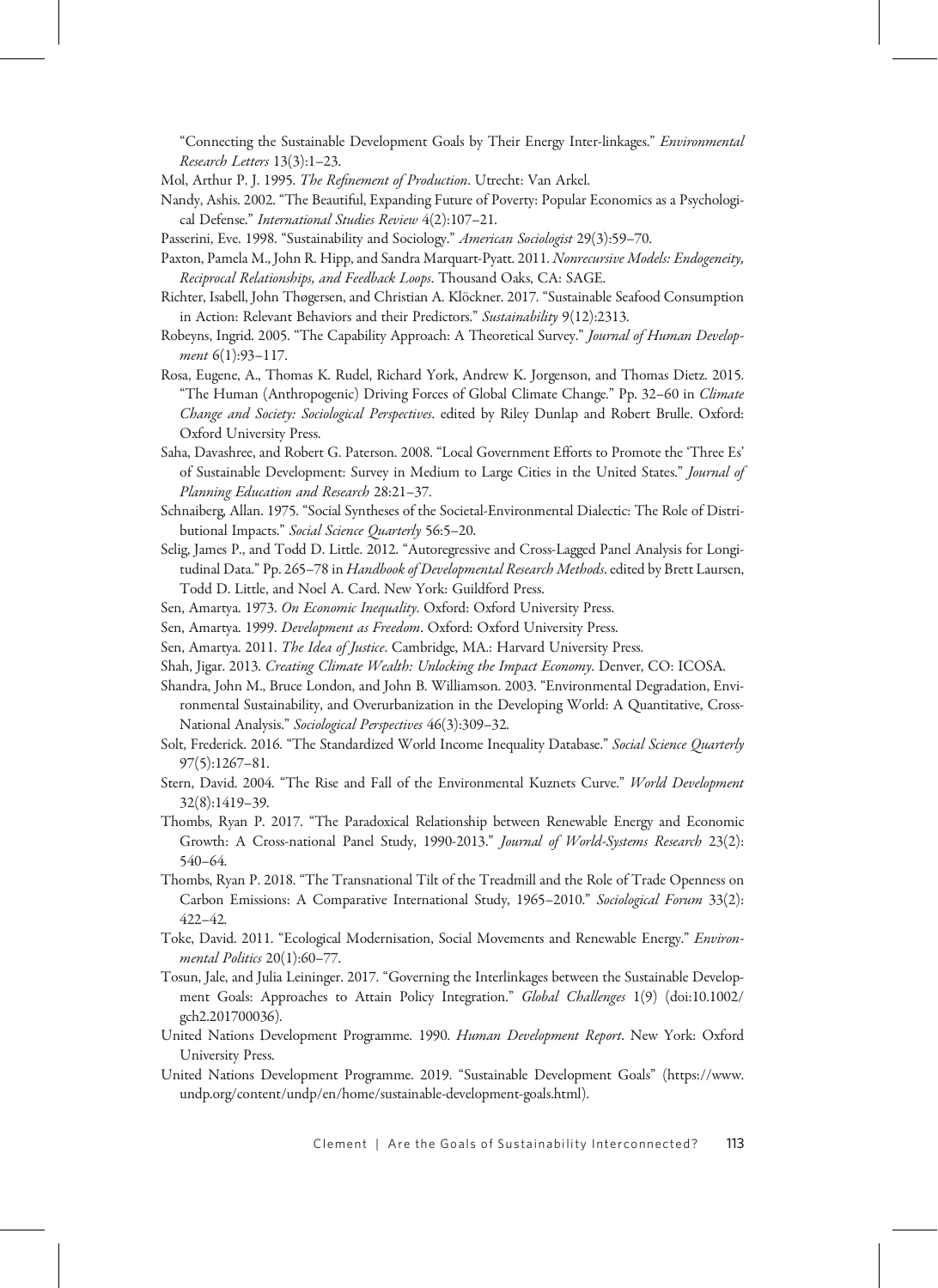- United Nations Economic and Social Council. 2018. "President's Summary of the 2018 High-Level Political Forum on Sustainable Development" [\(https://sustainabledevelopment.un.org/content/](https://sustainabledevelopment.un.org/content/documents/205432018_HLPF_Presidents_summary_FINAL.pdf) [documents/205432018\\_HLPF\\_Presidents\\_summary\\_FINAL.pdf](https://sustainabledevelopment.un.org/content/documents/205432018_HLPF_Presidents_summary_FINAL.pdf)).
- United Nations General Assembly Resolution 70/1, Transforming Our World: The 2030 Agenda for Sustainable Development, A/RES/70/1 (25 September 2015) [\(https://sustainabledevelopment.un.](https://sustainabledevelopment.un.org/post2015/transformingourworld) [org/post2015/transformingourworld](https://sustainabledevelopment.un.org/post2015/transformingourworld)).
- United Nations General Assembly Resolution 55/2, United Nations Millennium Declaration, A/55/L.2 (8 September 2000) (<http://www.un.org/millennium/declaration/ares552e.htm>).
- United Nations Information Service. 2015. "Press Kit for the Sustainable Development Summit 2015: Time for Global Action for People and Planet" [\(http://www.unis.unvienna.org/pdf/2015/FAQs\\_](http://www.unis.unvienna.org/pdf/2015/FAQs_Sustainable_Development_Summit_final.pdf) [Sustainable\\_Development\\_Summit\\_final.pdf](http://www.unis.unvienna.org/pdf/2015/FAQs_Sustainable_Development_Summit_final.pdf)).
- Voitchovsky, Sarah. 2009. "Inequality, Growth and Sectoral Change." Chapter 22 in Oxford Handbook of Economic Inequality. edited by Brian Nolan, Wiemer Salverda, and Timothy M. Smeeding. Oxford: Oxford University Press.
- Weber, Heloise. 2014. "When Goals Collide: Politics of the MDGs and the Post-2015 Sustainable Development Goals Agenda." SAIS Review of International Affairs 34(2):129–39.
- World Commission on Environment and Development. 1987. Our Common Future. New York: United Nations.
- World Health Organization. 2015. "From MDGs to SDGs: A New Era in Global Health" ([http://www.](http://www.who.int/about/finances-accountability/funding/financing-dialogue/MDGstoSDGs_Summary.pdf) [who.int/about/finances-accountability/funding/financing-dialogue/MDGstoSDGs\\_Summary.pdf\)](http://www.who.int/about/finances-accountability/funding/financing-dialogue/MDGstoSDGs_Summary.pdf).
- York, Richard. 2012. "Do Alternative Energy Sources Displace Fossil Fuels?" Nature Climate Change 2:441–43.
- York, Richard, and Julius A. McGee. 2017. "Does Renewable Energy Development Decouple Economic Growth from CO<sub>2</sub> Emissions?" Socius 3:1-6.
- York, Richard, Eugene Rosa, and Thomas Dietz. 2003. "Footprints on the Earth: The Environmental Consequences of Modernity." American Sociological Review 68:279–300.

## NOTES

1. As discussed by Longo et al. (2016), the concept of the three E's of sustainability is also known as the "sustainable development triangle," sustainability's "three-legged stool," the "three pillars of sustainability," and the "triple bottom line."

. As in common in the literature, we use this abbreviation for both "structural equation models"and "structural equation modeling."

. We recognize that the sociological literature has long evaluated competing theoretical perspectives on sustainability and development (e.g., Longo et al. 2016; York, Rosa, And Dietz 2003). We focus our analysis on modernization theory because of its influence on the sustainability discourse. Also, because we intend to demonstrate the utility of SEM for the analysis of reciprocal effects, we refrain from diving more deeply into the vast sociological literature on sustainability and modern development (e.g., Austin and McKinney 2016; Burns et al. 1994; Jorgenson 2003; Jorgenson and Clark 2012; Kick and McKinney 2014; Kick, McKinney, and Thompson 2011; Rosa et al. 2015; Thombs 2017 and 2018; York and McGee 2017); we hope that our analysis serves as motivation for future scholarship to do so.

4. The forum was created in 2012 as a UN commission and convened annually since 2013 to evaluate and review progress on the 2030 Agenda on Sustainable Development.

. The joint report is a nuanced, comprehensive and constructive critique of the interconnections between the SDGs. In fact, in their review, these social and natural scientists recognize that not at all targets will be mutually reinforcing (or what, in the language of SEM, Paxton, Hipp, and Marquart-Pyatt [2011] call a process of "amplification"); rather, achieving one target may impose a constraint on another target (or what Paxton, Hipp, and Marquart-Pyatt would call a process of "control").